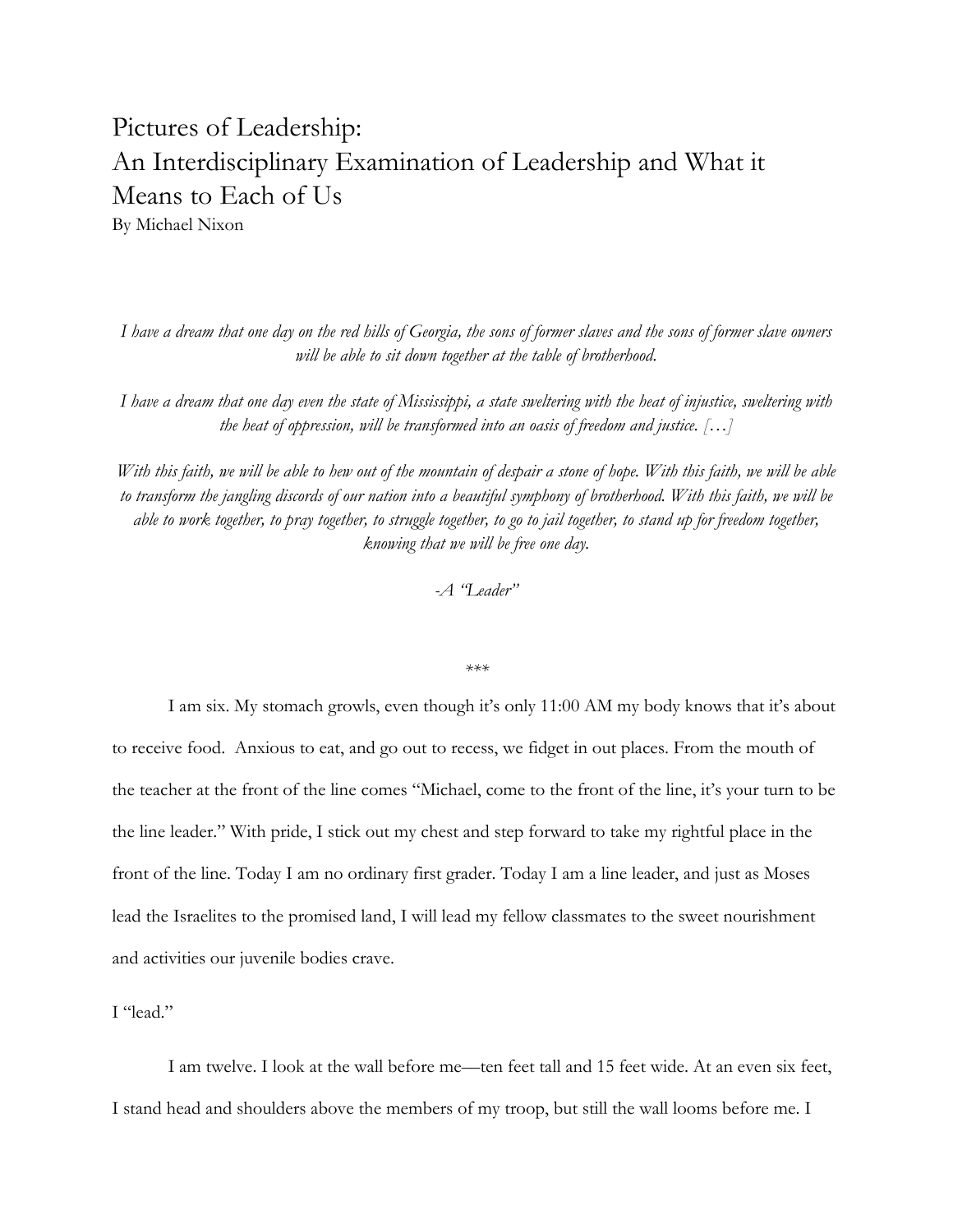look around, a waft of body odor hits my nose as I see the twenty-four pre-pubescent boys I call friends, none of which have showered for the past week look to me. As their leader, I must find a way to get every one of them over that wall. None can, nor will be left behind.

### I "lead."

I'm 16. I am captain of the USS Odyssey, a spacecraft flown under the banner of the International Federation of Planets. In front of me display screens feed me real-time statistics and data about my ship and its surrounding, red lights flash and sirens wail notifying me that we are currently in a DEFCON 5 emergency, but I already know this, I'm the one who ordered it. While in the back of my mind I know this is all fake––that we are simply in a simulation–– but in the moment it feels real. Behind me, I hear the shouts and frantic movement of my crew. After engaging in a firefight with an enemy ship, we are heavily damaged. The reports come back, there is little hope for salvation. We are at the mercy of our enemies…except one, highly dangerous option with an infinitesimally small probability of success. My decision made, I turn to my crew and give the order…

## I "lead."

What is a leader? What is the meaning of this word that is so dynamic that we can use it to describe people with as much power as the President of the United States, and as little power as small six year-old Michael, first grade line leader. Why do we value that word so much? It's a word that has a nasty knack of finding its way into every scholarship application, job interview, and most biographies? What makes someone a leader? Now, I don't mean to ask about how one becomes a leader, or how a leader is chosen in the literal, procedural sense, rather I ask what it is about someone that makes us look at them and say to ourselves, whether consciously or unconsciously, "They are a leader, I'm going to follow them"? Finally, why is this leadership characteristic, or set of

1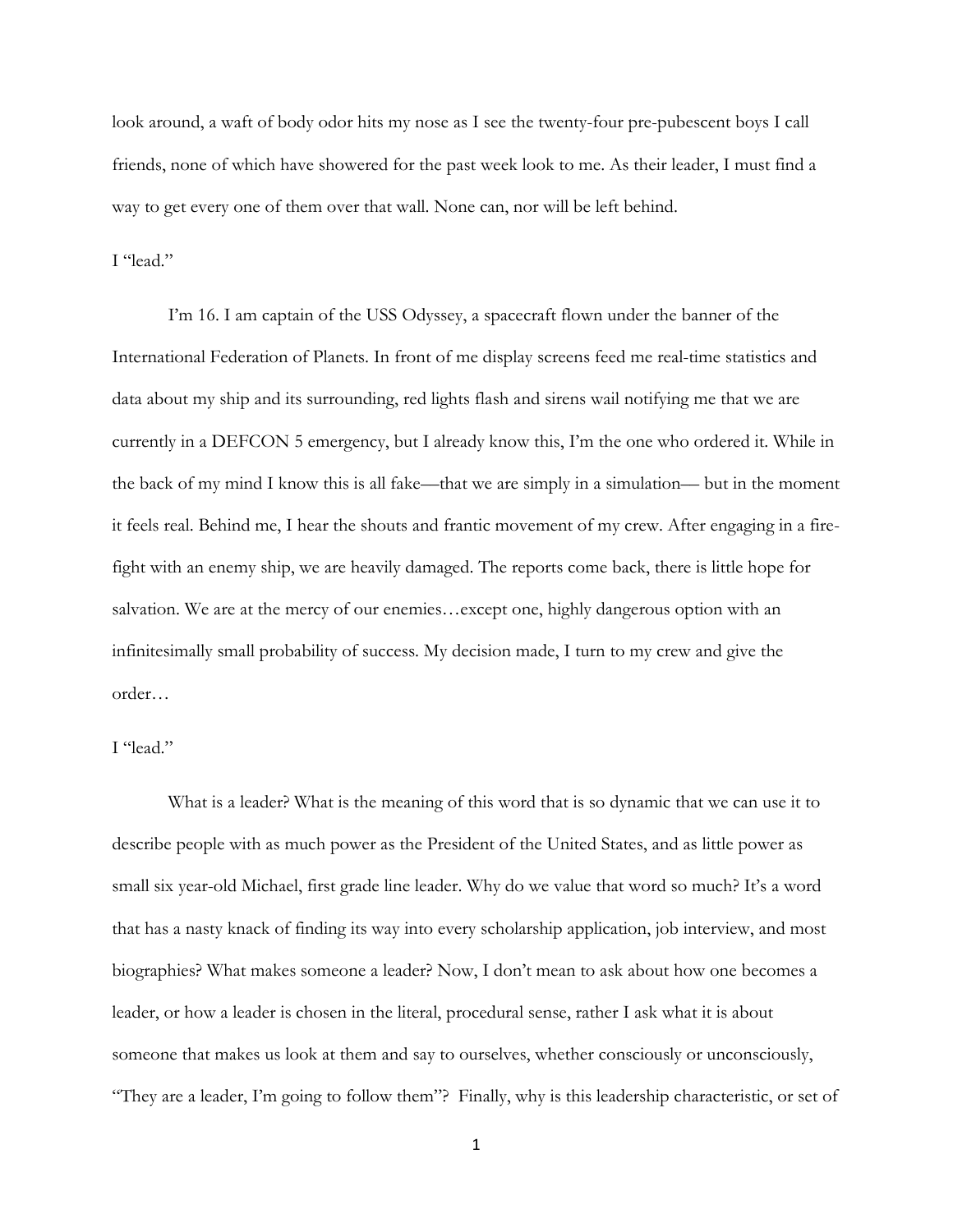characteristics, something that we value so much within ourselves, and others? Why do we seek to teach our children from a very young age how to lead?

At twenty-two years old, I am young and inexperienced concerning leadership, yet this is a title I have borne for much of my life. Indeed, leadership has seemed to be something that came naturally for me from the moment I left the womb. Nevertheless, the answers to the questions above often seem just as ambiguous as when I was born. Indeed, it seems to me that there are just as many definitions of leadership as there are leaders themselves. While I do not anticipate arriving at any solid answer throughout this paper, I do hope to shed some light on the truths and principles of leadership that we can learn from the world around us in hopes that we may come a little closer to understanding what it means to be a leader.

\*\*\*

*From now on, America will be empowered by our aspirations, not burdened by our fears, inspired by the future, not bound by failures of the past, and guided by a vision, not blinded by our doubts.*

*I am asking all citizens to embrace this renewal of the American spirit. I am asking all members of Congress to join me in dreaming big and bold and daring things for our country. I am asking everyone watching tonight to seize this moment. Believe in yourselves. Believe in your future. And believe, once more, in America.*

*-A "Leader"*

*\*\*\**

I enter the Eyring Science Center, a building on campus that I am vaguely familiar with at best. To me, this building represents everything that is painful in life. This is the building that houses the disciplines of physics and astronomy, geology, and food science and nutrition, all of which tend to make my head spin so quickly that the speed can only be written in scientific notation. Don't get me wrong, I love the empirical disciplines. To me they are just…different and sometimes hard to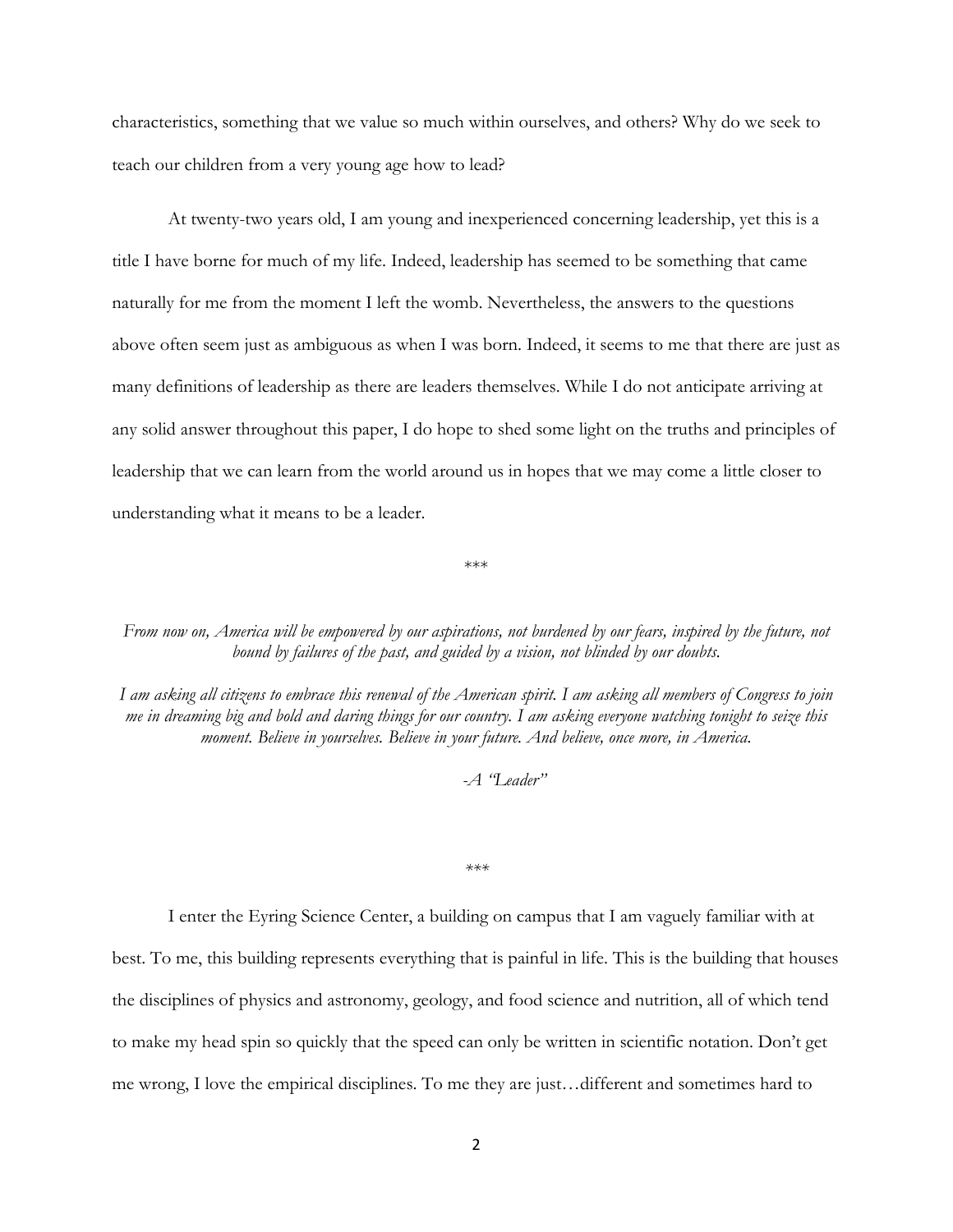grasp. Nevertheless, I believe their views on leadership can offer me important insights and so, with a little bit of trepidation, my quest to find answers to leadership's deepest questions begins here.

I sit down with a professor of quantum physics who has been recommended to me by a peer, and after some introduction of myself and my project I begin my interview with the question, "How does your discipline define leadership?" The professor looks at me, lips curling into a slight smile, laughing quietly and responds, "By whoever is right." While the answer surprises me, the underlying logic does not. It is not surprising to me that when viewed from an empirical standpoint, leadership is as cut and dry as correct and incorrect. After all, in a world ruled by numbers and data it would defy all logic and reason to follow someone who the cold hard data says is wrong. According to the professor however, leadership doesn't end there in the scientific world. Not only do you have to be right, but "bonus points" are given if you are right on a question that has previously gone unsolved or unproven. In essence, while the initial "discovery" of gravity by Sir Isaac Newton circa 1670 made him one of the foremost leaders in science, proving gravity's existence today would probably gain you nothing more than a snarky remark from the scientific  $community<sup>1</sup>$  $community<sup>1</sup>$  $community<sup>1</sup>$ 

Is leadership ultimately this cut and dry though? Have there not been countless examples of people throughout history who have "drank the Kool-Aid,<sup>[2](#page-4-1)</sup>" so to speak, and followed a leader who was seemingly misguided? After several attempts to get a more complete and complex answer from the professor, and him repeating the same answer over and over, I realize that I needed a different approach.

 <sup>1</sup> Thompson, Hobie, and Sarah Havern. "Gravity." Gravity. Stanford University, n.d. Web. 15 Apr. 2017.

<sup>&</sup>lt;sup>2</sup> While somewhat common, this reference may escape some readers and is in reference to the 918 members of the Peoples Temple who died after drinking Flavor-Aid laced with cyanide at their leader's behest.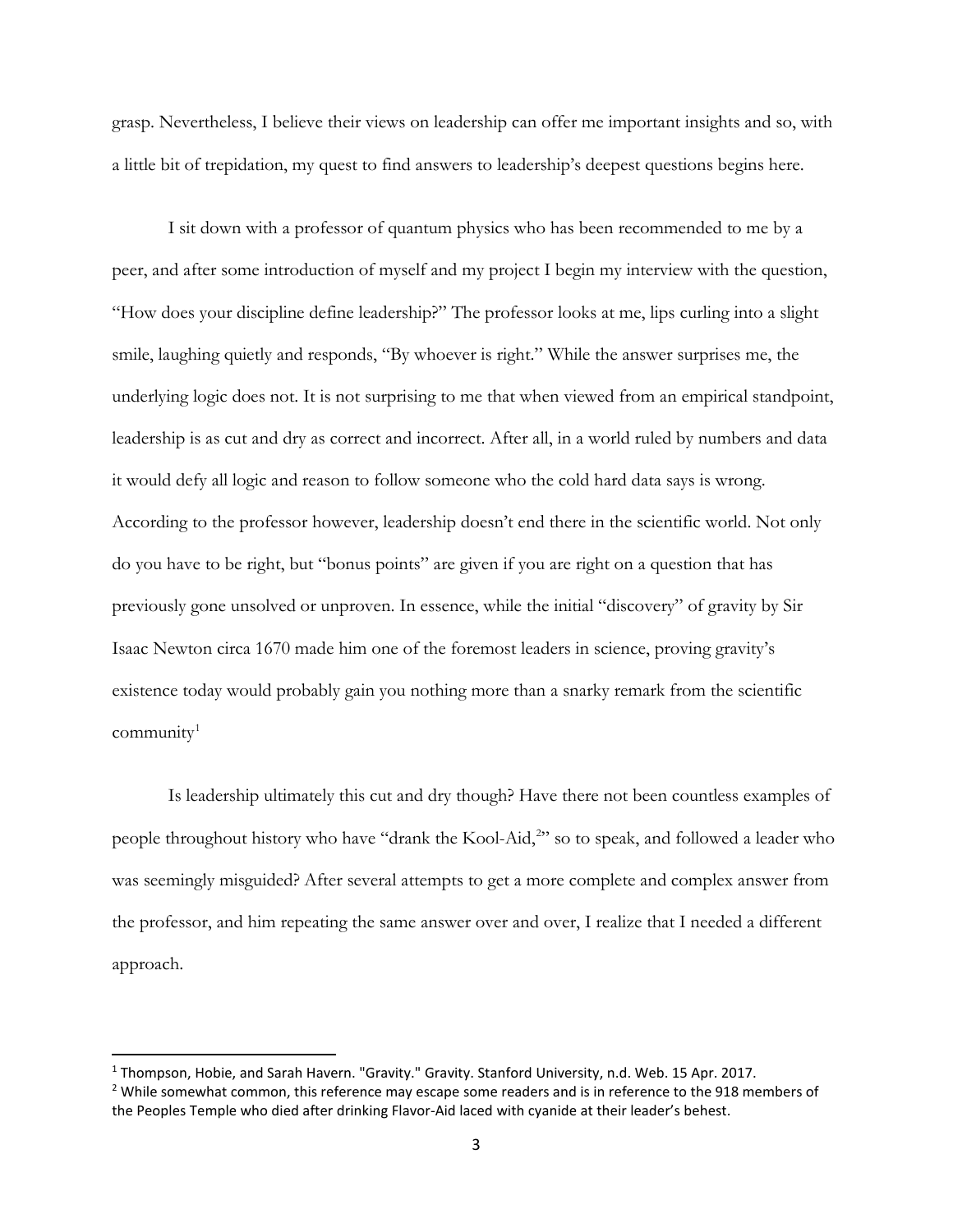On my long walk back to my car, as I ponder my situation, I begin to consider a thought experiment. What happens if we de-personify leadership? In other words, what if we remove the idea of a leader from a human embodiment? Now at first this may seem like a rather difficult thing to do, because leadership in and of itself is a personified word. That is to say, you cannot have a leader without a person. Nevertheless, I began thinking of places that I could find examples of leadership in the physical world. As I pondered this, my mind gravitated towards the solar system. If I were to ask you, "What is the leader of the solar system?" how would you respond? If you're like  $100\%$  of the people I surveyed<sup>[3](#page-5-0)</sup> you'd responded with the sun.

Why do we so rapidly arrive at the conclusion that the sun is the leader of the solar system? I think it is because we believe in a heliocentric model of the solar system and understand that for one reason or another all objects in the system, large or small, orbit around the sun due to some force. This may seem like a rather basic, trivial, and widely accepted notion to you, but it has not always been so. Galileo Galilei, the famed physicist and astronomer was "vehemently suspect of heresy" by a Catholic inquisition for "having held and believed a doctrine which is false and contrary to the divine and holy scripture: "that the sun is the centre of the world and does not move east to west, and the earth moves and is not the center of the world."[4](#page-5-1) For this heinous crime, he "incurred all the censures and penalties imposed and promulgated by the sacred canons and all particular and general laws against such delinquents."[5](#page-5-2) Galileo's book was banned, he was prohibited from teaching, forced to recite psalms every day, and placed on house arrest until the day he died…all for believing that the sun was the center of the universe not the earth.

<span id="page-4-1"></span><span id="page-4-0"></span><sup>&</sup>lt;sup>3</sup> Survey group included 5 individuals of rather homogenous background, social standing, and belief.<br><sup>4</sup> "Galileo's Sentencing." ESS 362 - HISTORY of ASTRONOMY - Gagné. Web Archive, n.d. Web. 01 Mar. 2017.  $<sup>5</sup>$  Ibid</sup>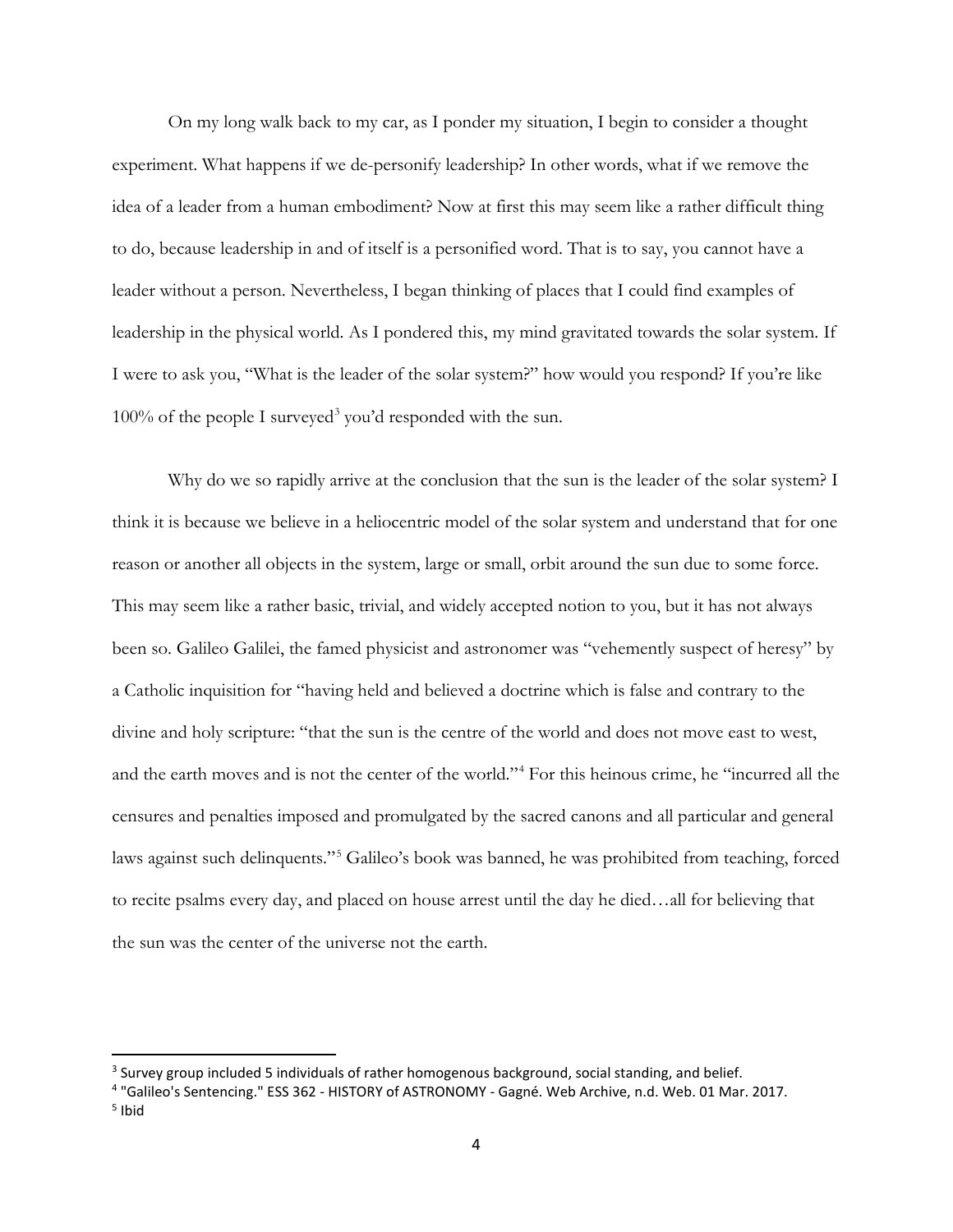Why was this notion of heliocentricity of such import to the Catholic church? In my opinion it was largely because, in their view, as mentioned above, this view contradicted holy scripture, and thus called into question the natural order of things. This thought allowed for the thought that the earth (which was viewed as God's supreme creation since it is home to the human race) to be moved to a lesser or subjugated status moving around a ball of flaming gas. As a person of faith myself, I do not find anything seriously perturbing to my faith to admit that we are not the center of the universe. Perhaps, however, this is because I have found that there are deeper seeded patterns in this idea that give rise to perhaps more meaningful principles.

With the help of modern physics and astronomy, we now widely accept the idea of heliocentricity and our understanding of the solar system has grown even more.<sup>[6](#page-6-0)</sup> We now understand that objects tend to group and order themselves according to mass, one around another.[7](#page-6-1) The smallest objects in the solar system in orbit around slightly larger objects, and those objects fall into rotation around even more massive<sup>[8](#page-6-2)</sup> objects.

What is even more interesting about this pattern of ordering according to mass, is that it is one that we find in most systems regardless of size. Electrons attach, detach and bond to the nucleus of an atom based on the atomic mass. Moons and debris rotate around planets, which in turn rotate around the sun. The sun in turn rotates around the center of the galaxy, which is a massive black hole—one of the densest objects known to man.<sup>[9](#page-7-0)</sup>

 <sup>6</sup> Interestingly enough, contrary to the Catholic Church's concern, there was no theological falling out that occurred once the earth was not recognized as the center of the universe, and this belief is held by most people regardless of faith or belief.

<sup>7</sup> Dunbar, Brian. "What Is Orbit?" NASA. NASA, 01 June 2015. Web. 18 Apr. 2017.

<span id="page-5-1"></span><span id="page-5-0"></span><sup>&</sup>lt;sup>8</sup> This word being used in the literal sense referring to the mass of an object rather than in the colloquial sense in which we use it to describe physical size in a sense of volume.

<span id="page-5-2"></span><sup>9</sup> Morrow, Ashley. "Hubble's Journey to the Center of Our Galaxy." NASA. NASA, 29 Mar. 2016. Web. 18 Apr. 2017.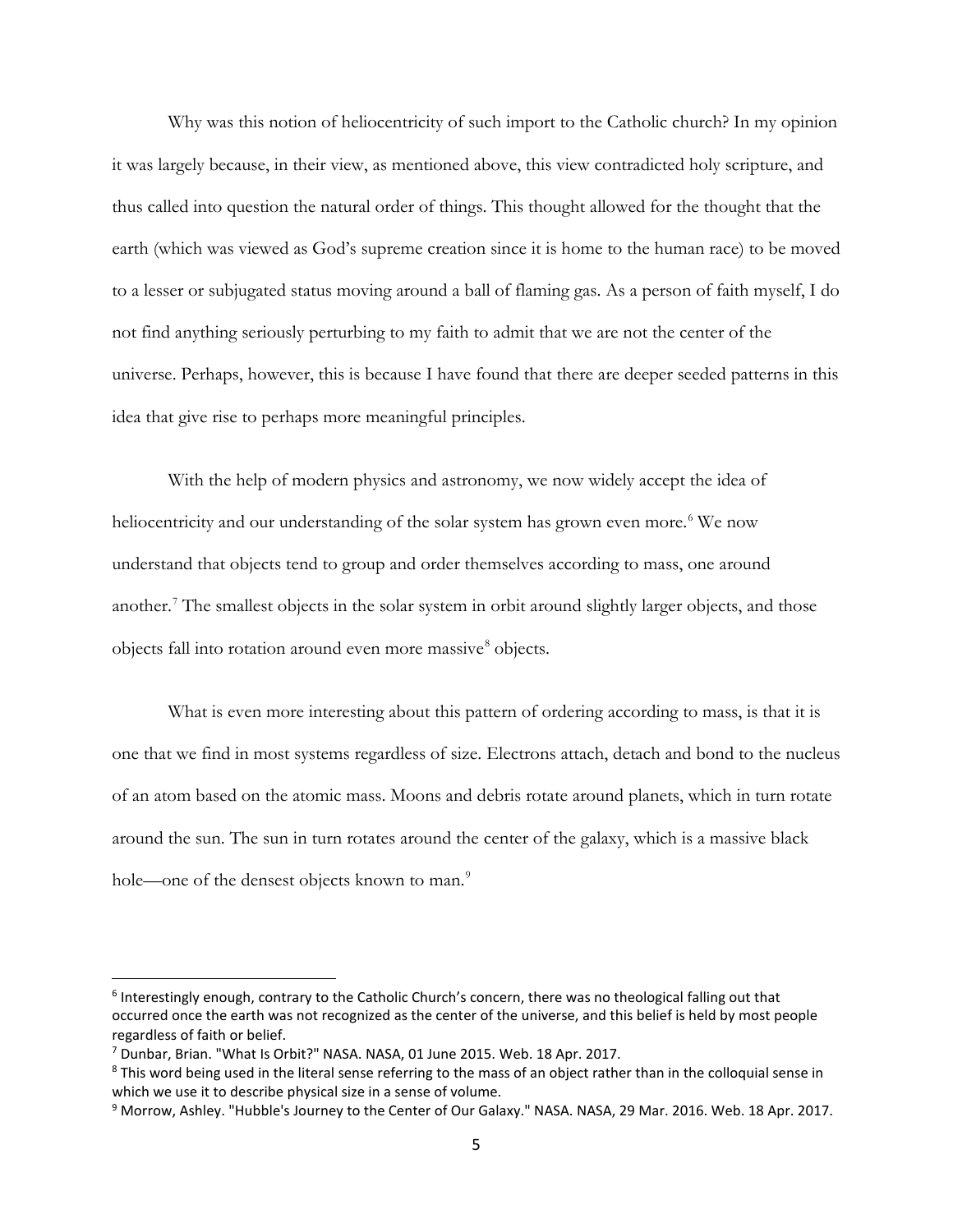At the center of this interesting phenomenon is the relationship between mass and gravity. As the mass of an object increases, the force it is exerts on the objects around it increases. While the exact cause for this relationship is still being investigated by physicists around the world, it is generally attributed to the interaction between the mass of the object and the space time continuum.

The space time continuum, a theoretical idea developed by Albert Einstein to explain this relationship between mass and gravity is often referred to as the fabric of space-time to help us conceptualize this theory. Think back to your days in elementary school when you played with the massive parachute. At some point during the play time, your teacher almost inevitably instructed you all to pull the parachute tight, and then placed a ball on the chute and instructed you to complete an activity. While the activity is of little consequence in this story, what is important is the effect that the ball had on the chute. Despite the fact that you were pulling the chute as tightly as possible, as soon as the ball was placed on the chute it formed an indentation. Supposing that ball was small, the indentation would be small as well, even negligible, but what would happen if the teacher were to put a bowling ball in the center? That indentation would grow, and the entire parachute would slope inward towards it despite being held tight.

What would happen if we placed a tennis ball on the parachute while it still contains a bowling ball? Due to the indentation of the fabric, the tennis ball would roll towards the center of the chute until it settled near if not next to the bowling ball. In a similar way, regardless of how many balls we placed on the chute, they will roll towards the ball with the most mass, and they will generally group themselves relative to the mass of the balls.

<span id="page-6-2"></span><span id="page-6-1"></span><span id="page-6-0"></span>With this in mind, the fabric of space-time is like the parachute we held as children, where the balls represent every object that has mass in this universe; everything as big as black holes and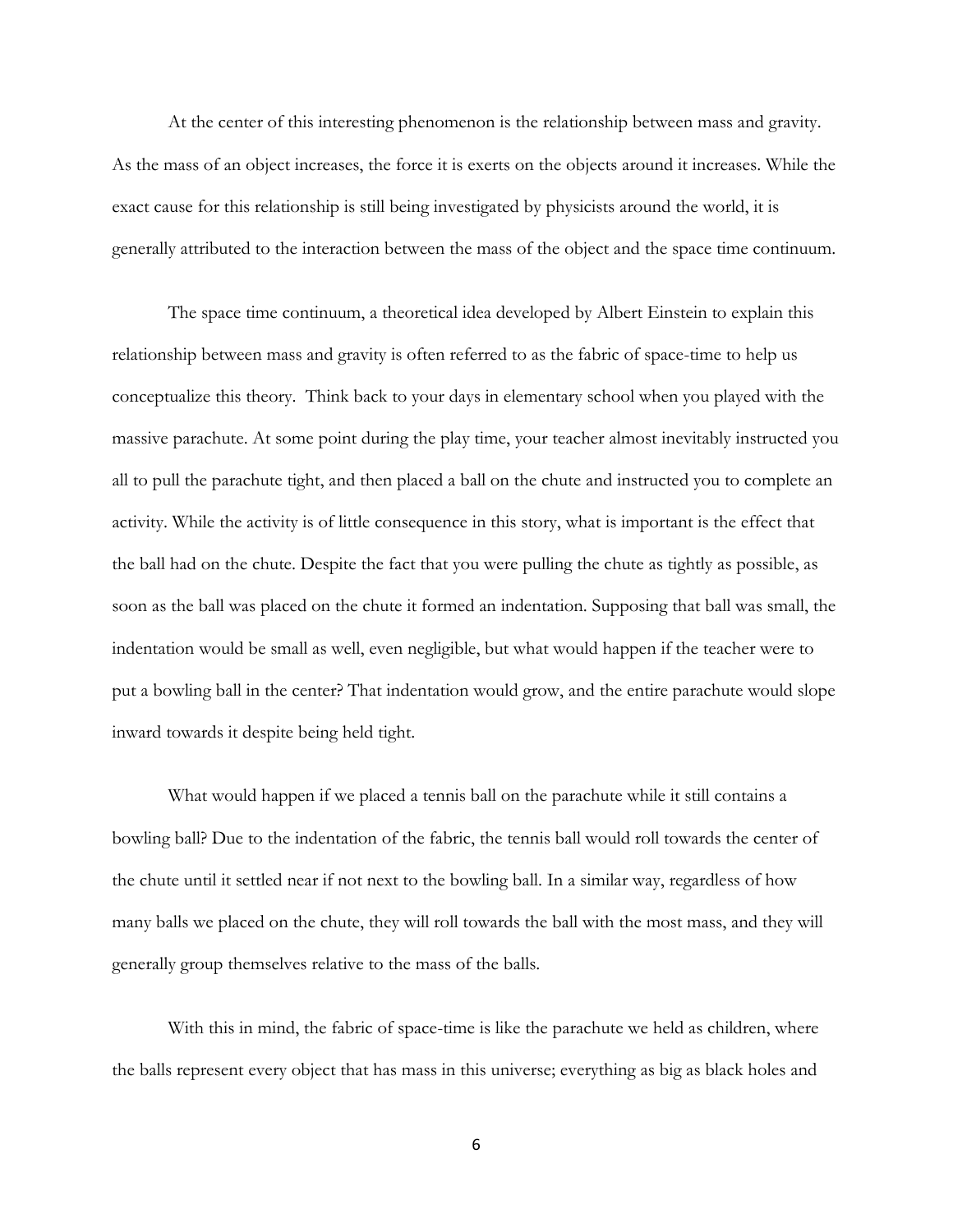massive stars, down to the tiniest ant. Every object in the universe that has mass creates an indentation on the fabric of space-time, and thus exerts an attractive, gravitational, force on the other objects around it.

While all objects with mass are attracted to one another (including mankind), that force is often not strong enough to have an effect on the world around us. This means that it is not until an object reaches a planetary type mass that we begin to see the effect on the world around us. For this reason, you don't see smaller humans orbiting larger humans…literally at least. However, we do see this pattern of orbits emerge in social settings.

Think for a moment about a person in your life that seems to be at the center of everything, that person from whom others take social cues. Perhaps that person is a parent, the "center" of the family, around whom all other members rotate. I have generally found this person to be the mother of the family, that divine feminine which, with unfathomable power, keeps the rest of the family in orbit and on course despite jobs, tee-ball practice, dance recitals, and personal projects and goals. Perhaps that person is a friend whom you and others respect deeply and are willing to alter your decisions based on their advice. Is it possible that besides the physical gravity which we exert on others, that each of us has a social "mass" and thus can exert a social "gravitational force" towards one another, pulling others into orbits around ourselves?

<span id="page-7-0"></span>Just as smaller bodies orbit larger bodies that in turn orbit even larger bodies, we see this same pattern in our relationships. While the nuclear family may rotate around a parent, and a friend group may orbit around an individual, those individuals may rotate around another person entirely, taking their whole "system" with them. Perhaps this person is a grandparent or community leader, and even they rotate around someone else with even greater social "mass," perhaps a civic leader, a

7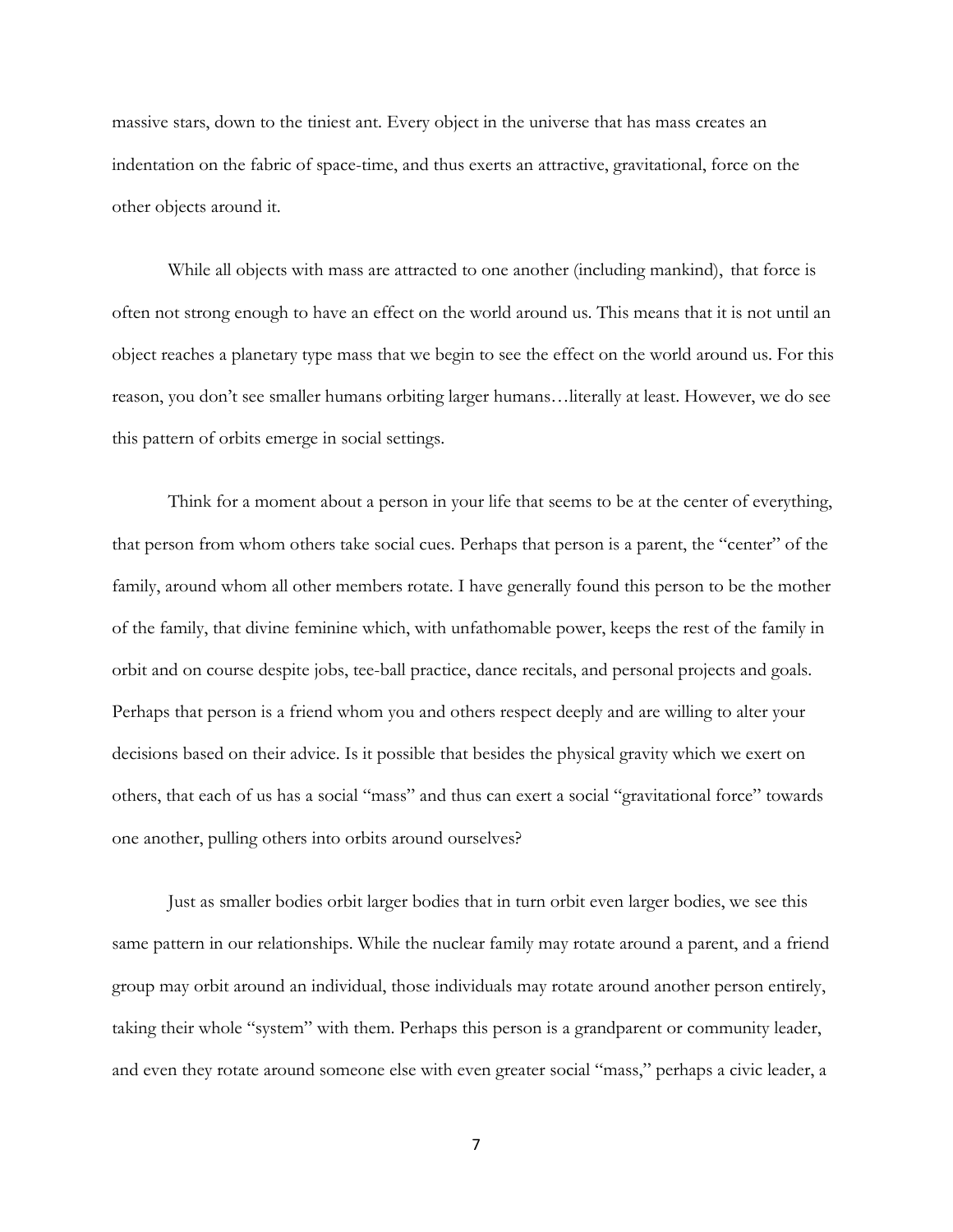religious leader, or a supreme power. As each of those centers moves, so do all the systems that orbit it. Thus, just as we see with both the fabric of space-time and the example of the parachute, as an object with a heavier mass moves, its effect ripples down through space-time affecting even the smallest object.

Now, Lest the physics professor with whom I consulted take offense at my metaphor, I need to acknowledge that this de-personified view of leadership associated with the metaphor of the universe has its limits. For example, while orbits in the universe are relatively ordinal and separated, human relationships are not. While it is possible for a human to be a part of various systems at various levels, each planet is only part of one set of systems. Human relationships are also much more dynamic than the universe. Our solar system has had eight planets, with a number of other bodies orbiting it for the last eon, and scientists do not anticipate that changing any time soon<sup>[10](#page-9-0)</sup>. While the universe has stayed relatively consistent over time, human orbits can alter rapidly. With these constraints considered, I believe that the universe provides us an interesting framework with which we can conceptualize leadership by examining it in terms of social mass and gravity.

An intriguing example of a leader as someone who exhibits social mass and gravity is the leader quoted at the beginning of this section – Donald J Trump, President of the United States. All politics aside, during the recent election, Donald Trump exhibited a pull on many voters that surprising and unusual at times. Despite making statements on a regular basis that were considered by many to be racist, misogynist, and outright offensive, President Trump garnered media attention that far surpassed all other candidates, attracted voters, and ultimately won the election. Many attributed this to his willingness to speak his mind. Cindy Ross a Republican voter in Wyoming,

 $10$  This is not taking into account meddling scientist who take it upon themselves to demote certain planets, about which the author is NOT bitter.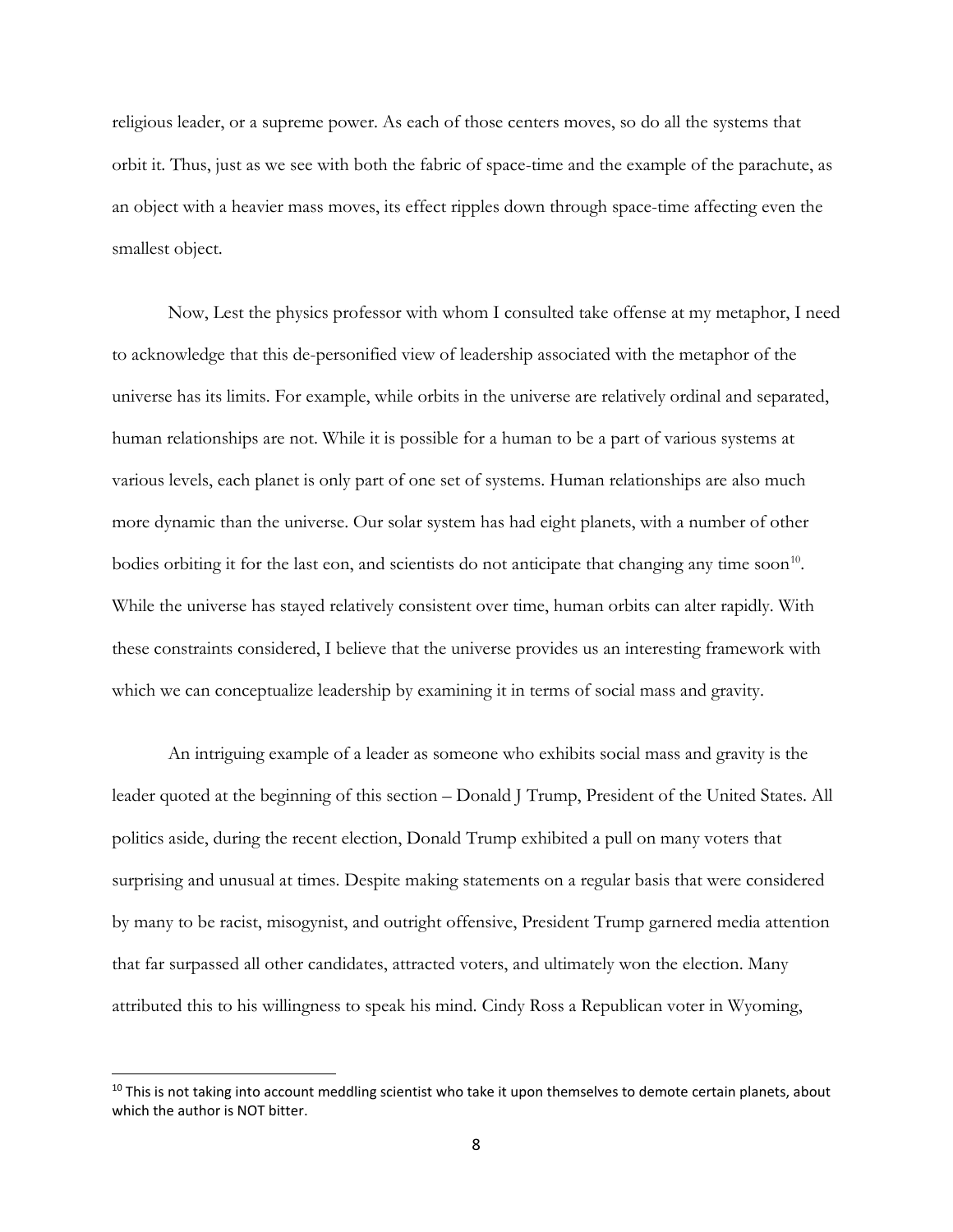speaking with the LA Times said: "He is upsetting the apple ... People are interested in voting because there might actually be a choice and a chance to make America great again."[11](#page-10-0) Robert Beamish a Democrat from Arizona said "His activities seem to be focusing our attention on the corrupt establishment that has control of this country… Maybe the election of Donald might tip us over the edge and initiate some real reform."[12](#page-10-1)

For one reason or another, Donald Trump was able to reach across the aisle and tap into something in both Democrats *and* Republicans, that brought them out of the woodwork, and motivated them to take action. In a very real way, President Trump drew people to him, and now he finds himself at the center of a very large system with an ability to exert galactic amounts of influence on those around him. In this way, leadership is using social mass and exerting social gravity to pull others into orbit around you.

\*\*\*

*"When I find myself in times of trouble, mother Mary comes to me, speaking words of wisdom, let it be. And in my hour of darkness she is standing right in front of me, speaking words of wisdom, let it be.*

> *Let it be, let it be, let it be, let it be. Whisper words of wisdom, let it be.*

> > *-A "Leader"*

*\*\*\**

<span id="page-9-0"></span><sup>&</sup>lt;sup>11</sup> Shalby, Coleen. "How Is Donald Trump Affecting American Culture?" Los Angeles Times. Los Angeles Times, 28 Apr. 2016. Web. 19 Apr. 2017.  $12$  Ibid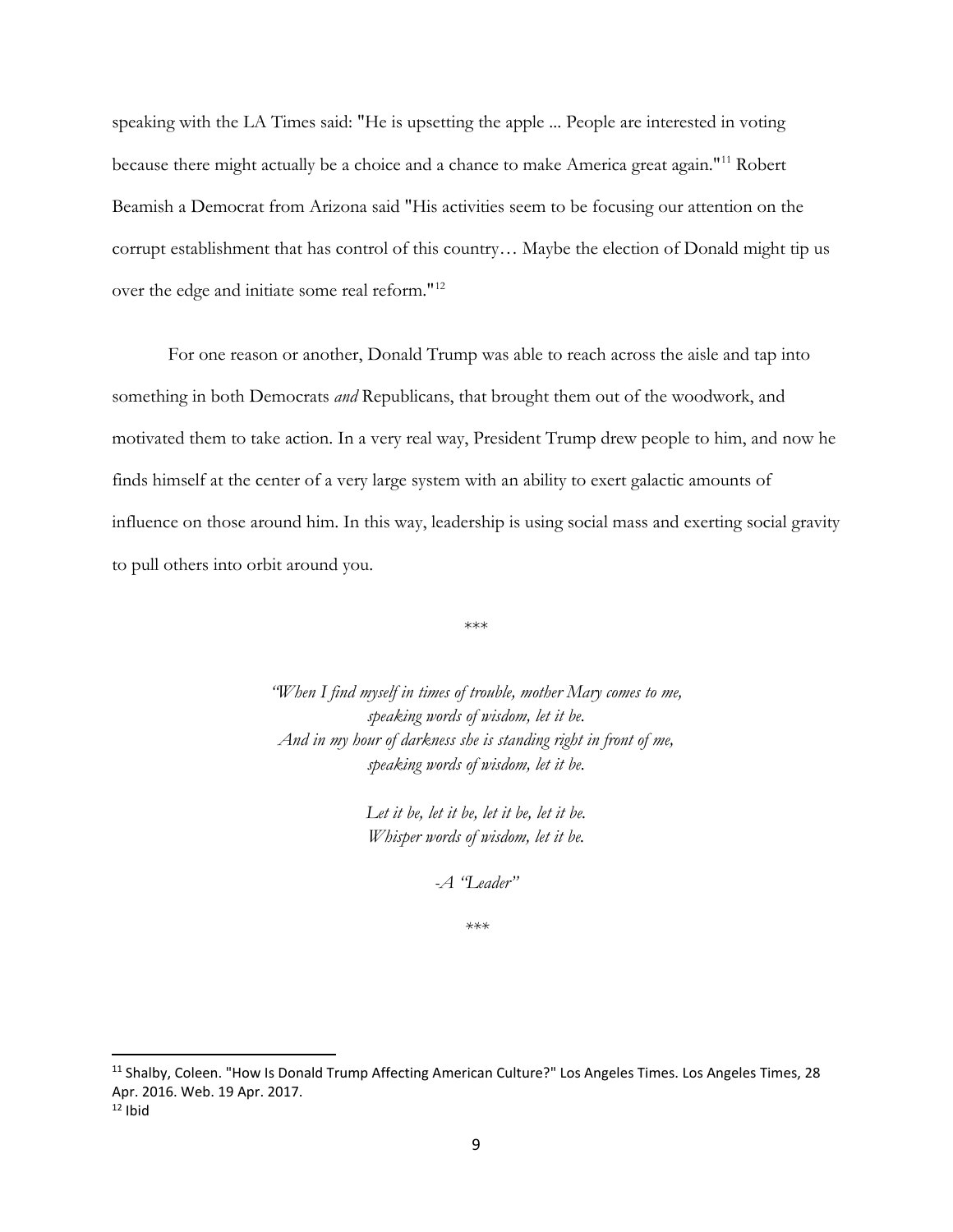My journey to understand leadership takes us next to the office of a music education professor. Music has been a very important part of my life since I was a child. I chose to incorporate it into my search to define what a leader is because, like a trusted friend, I wanted to see what music had to say on the matter. Unlike other subjects however, I had no idea what it was going to tell me. In my mind, there are several ways that we could examine leadership in music. As a group activity, music is replete with leaders of all sorts. You have industry leaders who shape the type of music that is created, you have leaders within ensembles or groups such as the lead guitarist, the conductor, or even the concert master; and, just as we did with physics, you can look at leadership on a depersonified level seeking to find leadership principles in music independent of a person.

As I begin my interview with the music professor, it is immediately clear that leadership will not be as cut and dry with her as it was for her empirically oriented counterpart over in the physics department. Rather, I realized it is a much more complex issue. A large part of our discussion focused on leaders of ensembles. This would include the conductor and move down the line of command through the concert master, the section leaders, and all the way down to the stand leader. These leaders are critical to the successful performance of the piece because they bring all of the different elements of the ensemble into unity under the conductor. As a leader, the conductor is responsible to provide two things, a beat and a vision.

<span id="page-10-1"></span><span id="page-10-0"></span>The beat is one of the most important things that a conductor can provide, because it is that one synchronized pulse that unites all members of the ensemble. This beat however is only a facet of music. A beat alone becomes rather monotonous and even sanity breaking as anyone who has listened to a metronome for any extended period can tell you. This is where vision comes into play.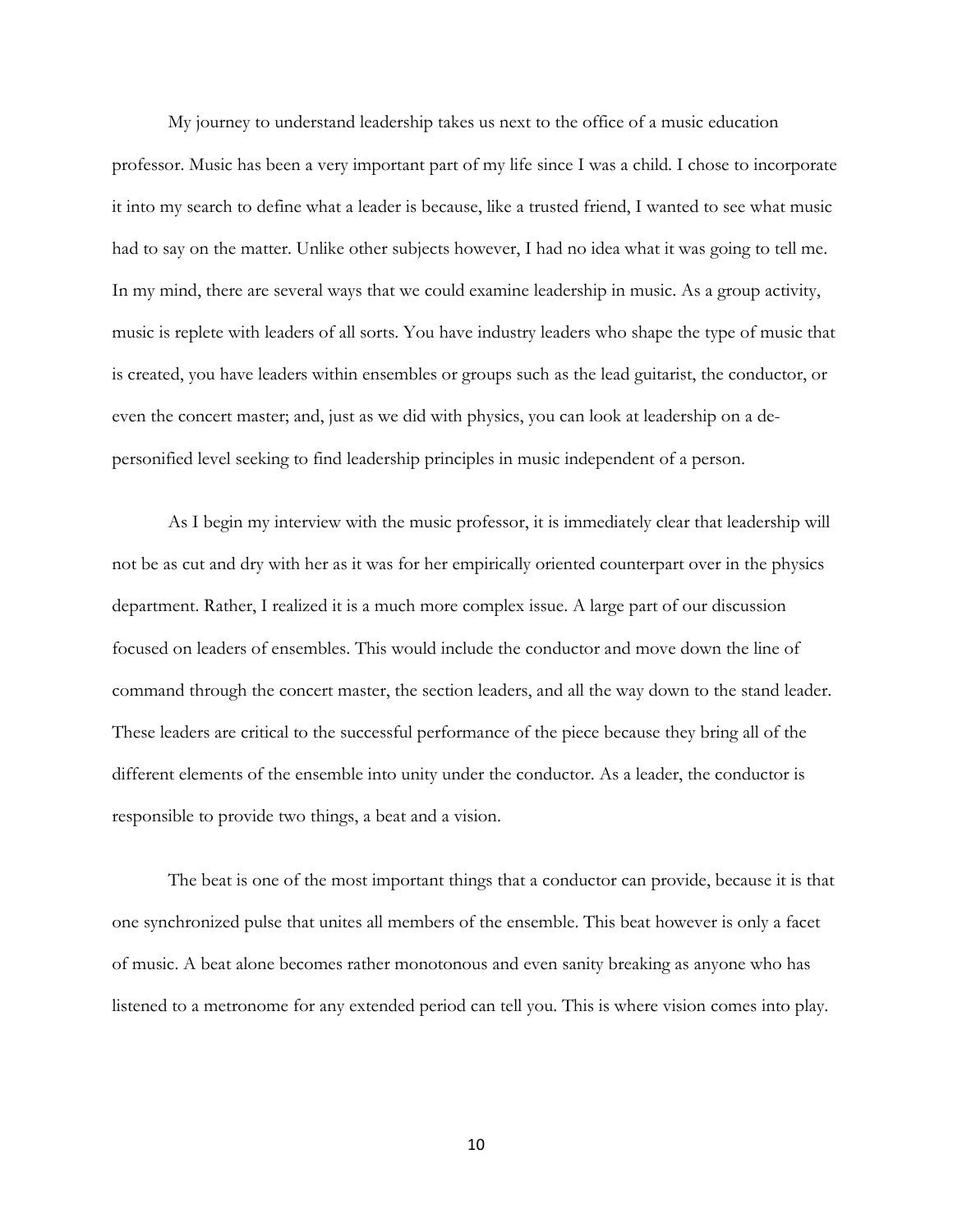The composer provides the framework to build a piece of music the same way a contractor builds a house. The job of implementation and use of the framework falls to the conductor, in a similar way that the decoration of the house falls to the homeowner. While the contractor could have imagined a dreary grey house with little furniture, a lively homeowner can quickly brighten things up by painting the walls, laying down new carpet and introducing new furnishings. In a similar way, while the composer may have had something in mind, the ultimate interpretation and *use* of work comes from the conductor.

For this vision to be effective however, it is paramount that the conductor communicates this vision to the members of the ensemble. As a leader, it is the conductors job to understand the role each member of the ensemble plays in the piece and in their vision as conductor, and then implement that vision accordingly. This requires a very high level of skill on the conductor's part as they must not only be able to interpret the music provided by the composer, but also know how to work with the wide variety of instruments under their direction and manipulate them to fit their vision. After all, an overly excited trumpet blaring during the soft serenade of a woodwind ballad would be quite disruptive to the piece, and, unless disruption is the vision the conductor has in mind, must be remedied. As we dive deeper into musical theory however, we continue to see these principles exhibited by the conductor exhibited in the music itself.

As the ensemble strikes the first note of a piece they are going to perform for us, what is it that we actually hear? While the note may sound in unison to our ears, we are actually hearing a note which is composed of some smaller elements that are called overtones. Sound is created through vibrations, whether from a string, a column of air, or the reverberations of a stretched animal skin. While the unit vibrates as a whole, it also can be broken down into a series of sub vibrations. Take,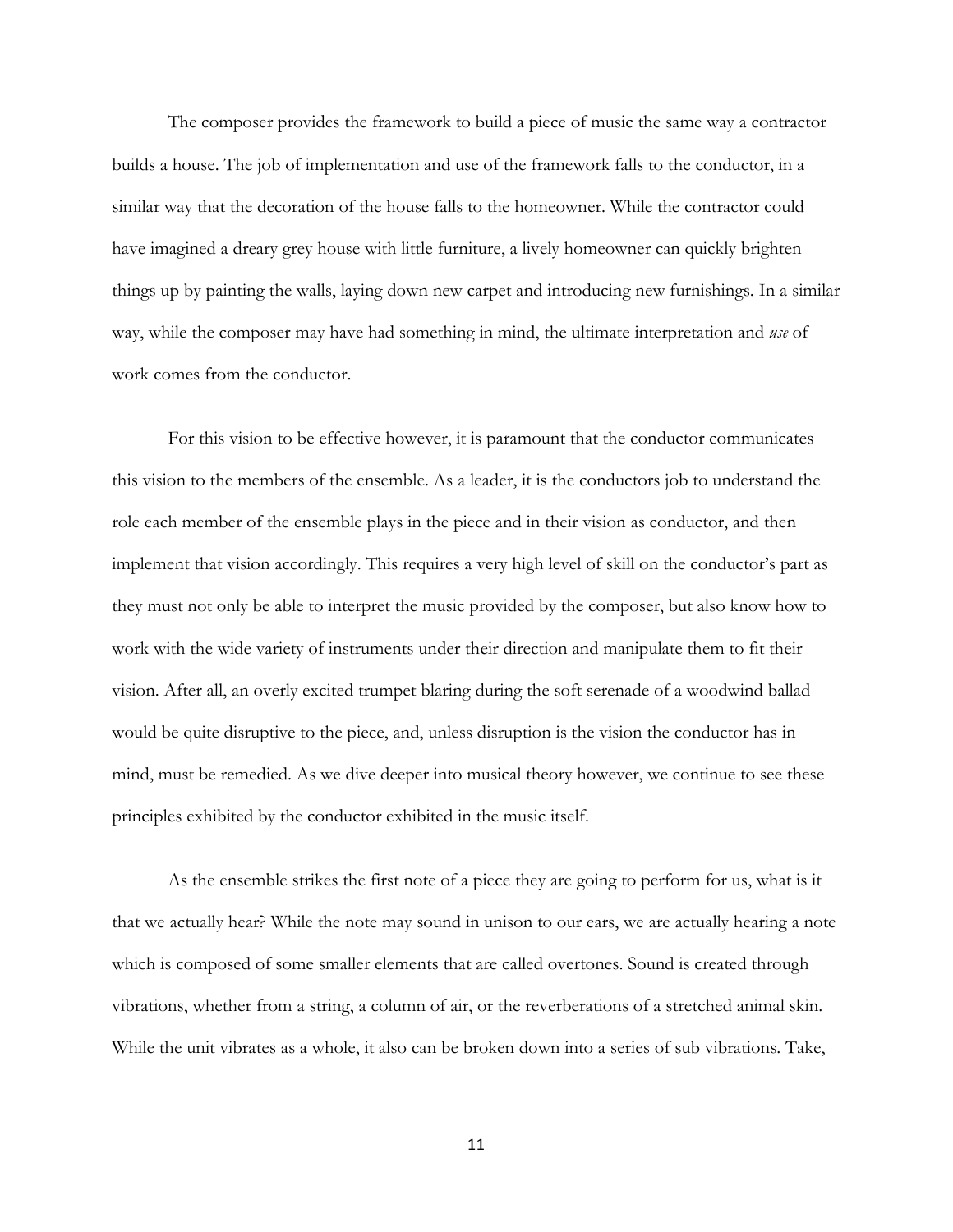for example, a string on a bass.<sup>[13](#page-13-0)</sup> When the bassist plucks the string, the entire string vibrates creating the first layer of the note we hear. Let's say that note is a "C." From there, however, a number of sub-vibrations start happening. On the second level, the string vibrates in halves sounding another "C" but a little higher than the original. Those halves in-turn vibrate in half again sounding a "G" a fifth step above the "C." Vibrating in halves, and then halves again, the new note we encounter is an "E" above that "G", and vibrating in halves, and halves again, we find a new sounding a note (not used in western music) that falls somewhere in-between an "A" and a "B flat."  $14$  These five notes constitute something that is known throughout the world as the pentatonic scale and is a universal constant in music.<sup>[15](#page-13-2)</sup> The pentatonic scale structure can be found in ALL music, regardless of the location, due to the fact that those are the order in which these notes appear in nature.[16](#page-13-3)

If we continue subdividing the string long enough, eventually we will encounter all twelve notes<sup>[17](#page-13-4)</sup> that are commonly used in western music and many others that are not used on a regular basis. When viewed from this perspective, each note ceases to be a single unique entity as we perceive it, but, the collaboration of many. In this way sound becomes something much more akin to light. In any given color of light, regardless of color, there are many base colors that make up the

<sup>&</sup>lt;sup>13</sup> While the writer may be biased since the bass is his orchestral instrument of choice, the bass also serves a more utilitarian function in this writing since it is easier to separate overtones on it than on other instruments due to its lengthy strings and deep pitches.

<sup>&</sup>lt;sup>14</sup> The Unanswered Question 1973 1 Musical Phonology Bernstein Norton. Perf. Lynard Berstein. Lynard Bernstein at Harvard. N.p., 9 Sept. 2014. Web.

 $15$  Ibid

<sup>&</sup>lt;sup>16</sup> As an interesting side note, this elementary music education professor informed me that scientists believe that this order is also the natural way in which we perceive and learn music and sounds as a child. Think for a second about the child's taunt that we all repeated at some point in our childhood that went something like "nah nah, boo boo, you can't get me"…congratulations, you just sang a song based on the pentatonic scale, and one of the first examples of musical creation we see within children. (Bernstein)

 $17$  Represented by the 7 white keys, and 5 black keys on a piano.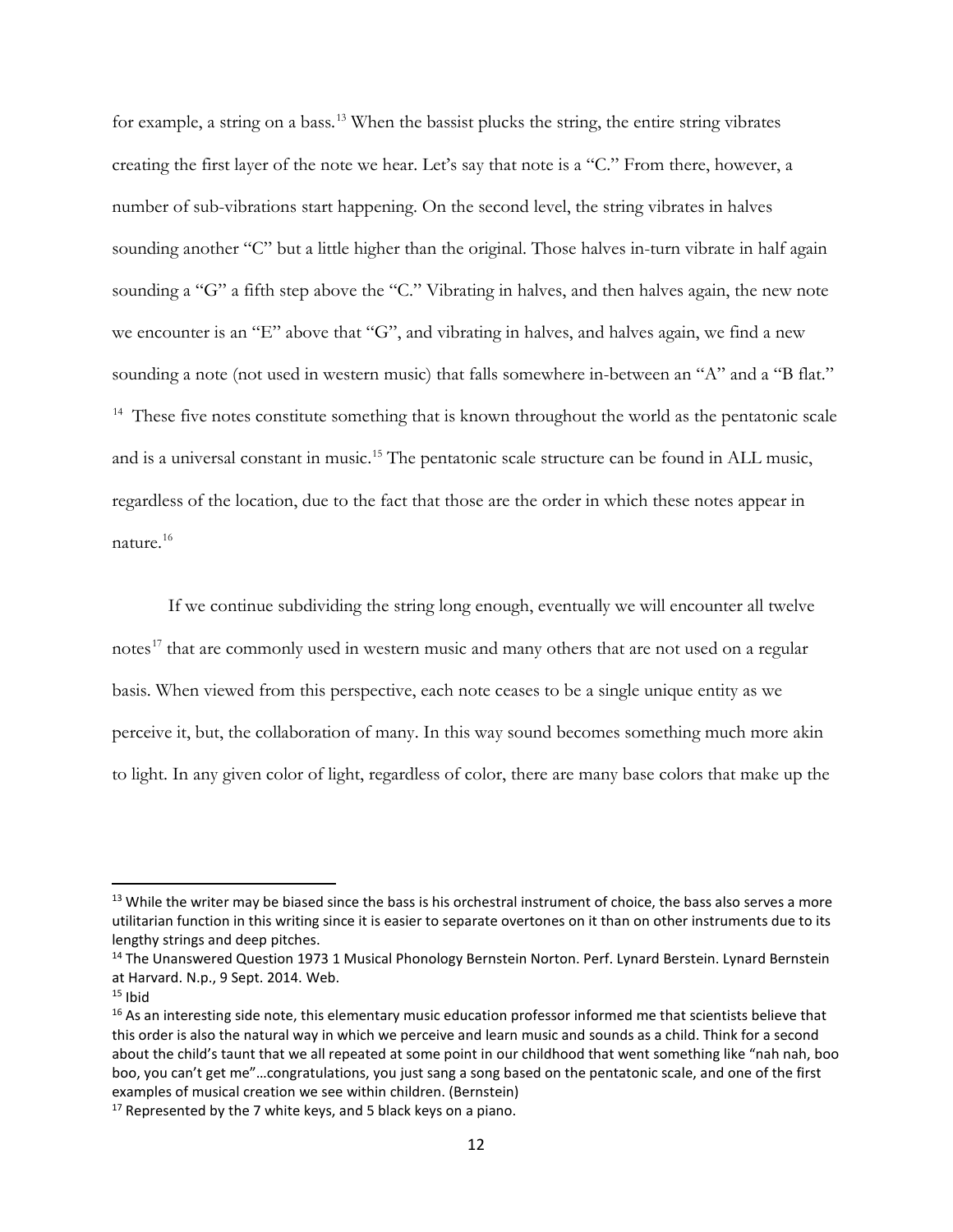one color seen. [18](#page-14-0) For this reason, if you shine a beam of light through a prism, it fragments itself out into various colors and intensities. What actually determines the color of the light is the intensity in which each of those base colors present themselves in the light. A musical note behaves much in the same way, with each note being the theoretical combination of in infinite number of other notes all being mixed in a certain order and at a certain intensity which we recognize as "C."

This same principle of order and intensity has vast implications on leadership. Just as there are natural orders in which planets, sound, and light fall into a natural order to create a meaningful result, there are also natural orders that organizations must find in order to attain the desired result. Within a group, individuals are like one of those overtones. Each has a very important role to play, and without each individual contribution, the whole system would be altered, just like a white light without any red in it would look greenish. With this in mind however, it is important to remember than not all parts play the same role, nor do they do so with the same intensity. Just like how in music we can generally only perceive the first five or so overtones, there will be members of the team who will play more critical roles, and there will be others, who, like the infinite other overtones that follow, play a slightly less noticeable role; but an important one nonetheless.

<span id="page-13-0"></span>It is critical that here we understand that if all the overtones were to play with equal intensity, all we would hear would be cacophonic noise. It is due to the order and intensity that they are given by nature that allows harmonies and melodies to be created. In a similar way, it is a leader's job to arrange all members of the group in an "order" and "intensity" that will create a harmonious and pleasing outcome. Rather than focusing on the popular belief that each member of the group must contribute equally, each team member should focus on completing the task they have been assigned

<span id="page-13-4"></span><span id="page-13-3"></span><span id="page-13-2"></span><span id="page-13-1"></span><sup>&</sup>lt;sup>18</sup> David. "What Are the Rules to Using Color in Stage Lighting?" Learn Stage Lighting .com. Learn Stage Lighting, 21 Mar. 2017. Web. 18 Apr. 2017.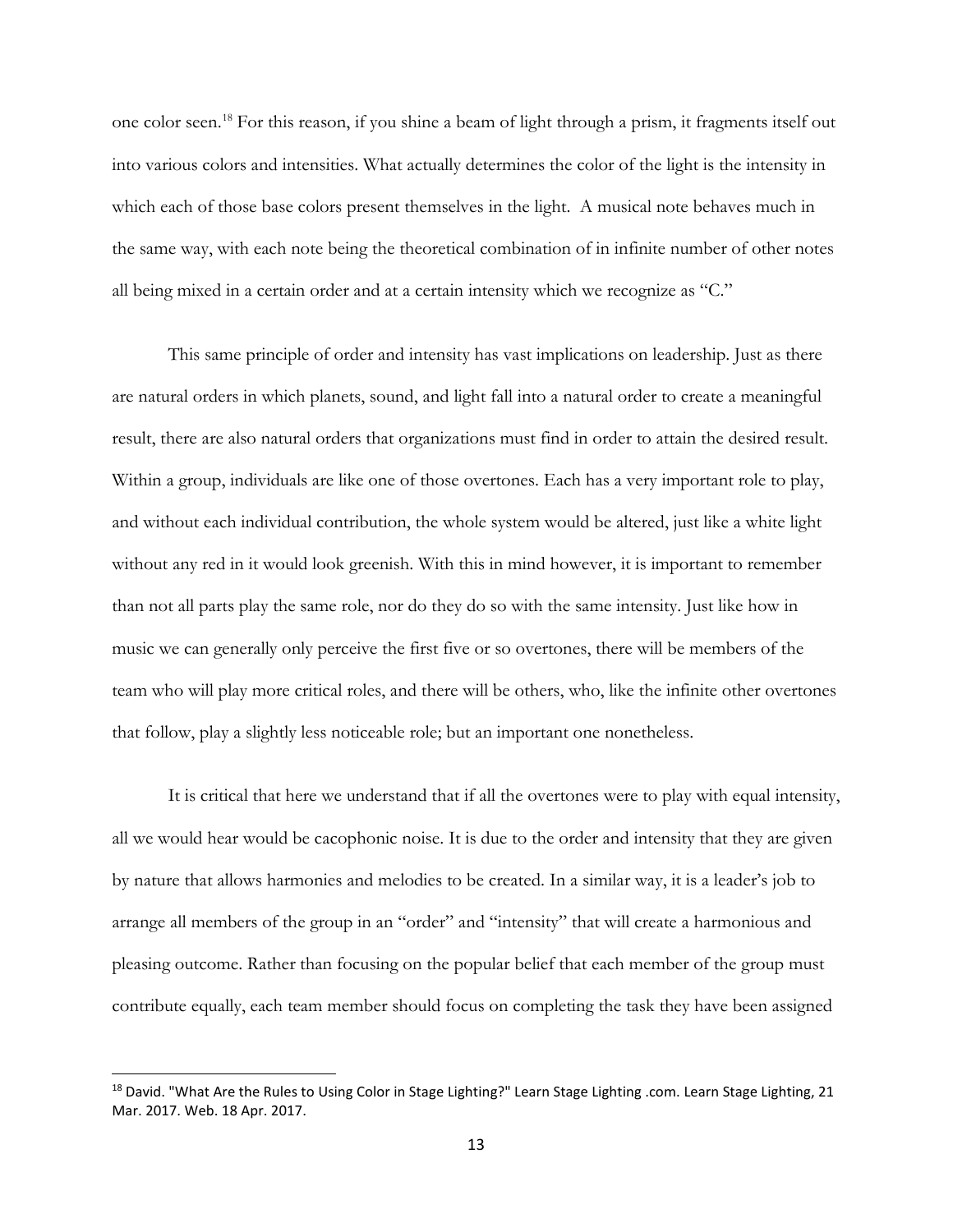regardless of the perceived value of that task and understand that if all members of the group do so, the result will be sweet sweet music.

The leader quoted above, Paul McCartney of The Beatles, is a great example of this principle of getting the right people in the right order at the right intensity. He and his band demonstrated this principle two years into their career as a band when they decided to out Pete Best, and bring in Ringo Star as their new drummer. Originally, Best had been hired almost wholly on the fact that he was one of the only drummers willing to travel with The Beatles to Hamburg Germany during the early stages of their career.

When the Beatles auditioned for a record contract and the producer insisted that Best be sacked before they were signed due to his inability to keep a precise rhythm. The producer gave the band an ultimatum, and the band was faced with a difficult decision; they could either keep Best and lose the contract, or out Best and move forward with their careers. Ultimately, the band decided to oust Best in favor of taking the contract, a decision that would begin their path to stardom.

According to John Lennon, "[They] were always going to sack [Best] once they could find a decent drummer."<sup>[19](#page-15-0)</sup> Speaking about the same incident, Paul McCartney said:

It was a big issue at the time, how we 'dumped' Pete. And I do feel sorry for him, because of what he could have been on to; but as far as we were concerned, it was strictly a professional decision. If he wasn't up to the mark - *slightly* in our eyes, and *definitely* in the producer's eyes then there was no choice. But it was still very difficult. It is one of the most difficult things we ever had to do.<sup>[20](#page-16-0)</sup>

<span id="page-14-0"></span><sup>&</sup>lt;sup>19</sup> The Beatles. The Beatles Anthology. San Francisco: Chronicle, 2002. Print.

 $20$  Ibid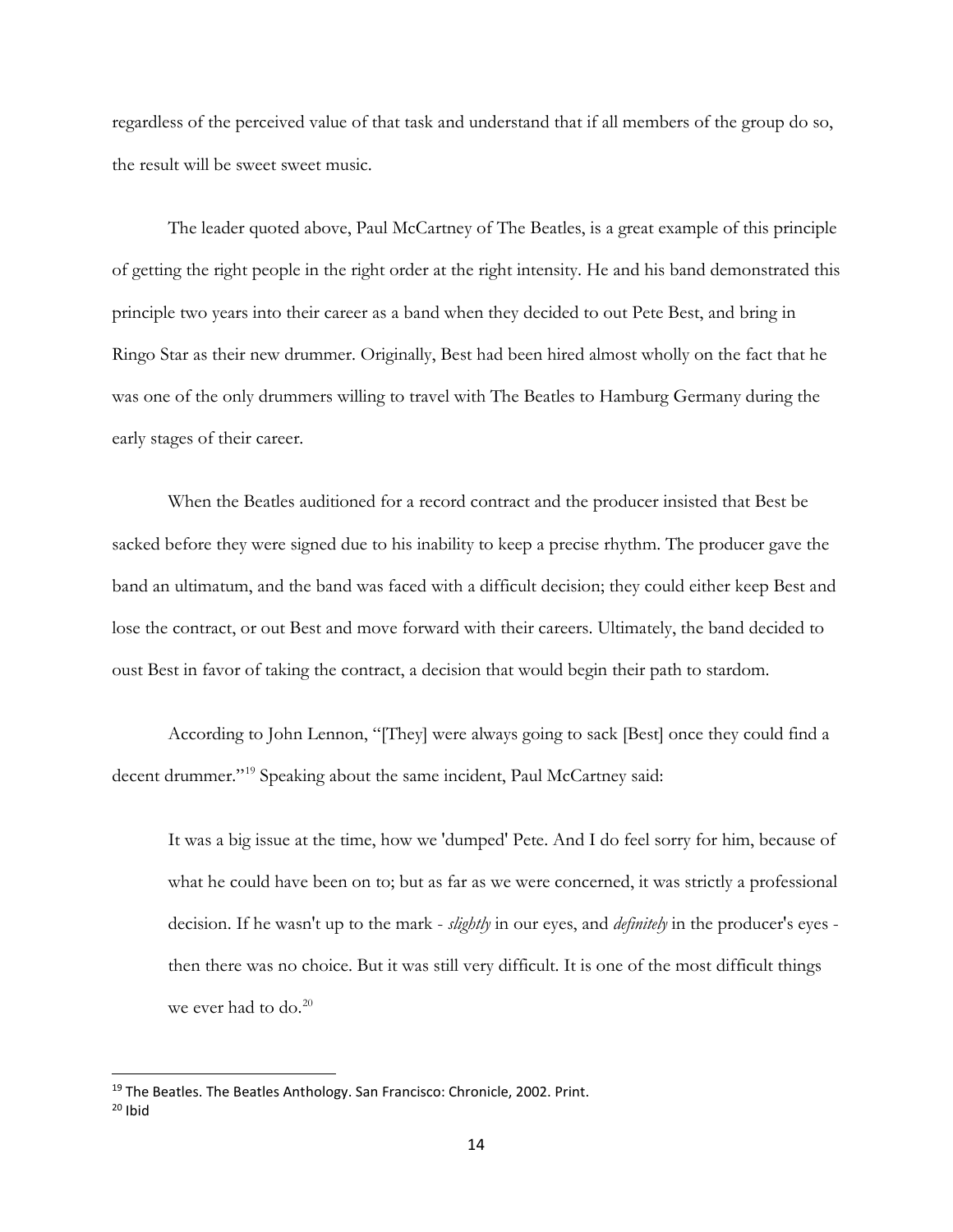While extremely difficult, this decision to take the contract over Best eventually proved to be an essential step in launching the band to the eventual stardom that they achieved.

Through helping members achieve the correct order and intensity as we have learned from the discipline of music, The Beatles, as soon-to-be leaders in music, would soon arrive at previously unattainable levels of music and fame. In this way, leadership is helping those around you and on your team achieve the correct order and intensity to propel the team to success.

\*\*\*

*We have, at last, achieved our political emancipation. We pledge ourselves to liberate all our people from the continuing bondage of poverty, deprivation, suffering, gender and other discrimination.*

*We succeeded to take our last steps to freedom in conditions of relative peace. We commit ourselves to the construction of a complete, just and lasting peace.*

*-A "Leader"*

*\*\*\**

<span id="page-15-0"></span>My final stop to try to understand leadership takes me to the small faculty office building on the edge of campus. Once, the box office for the old stadium, it now houses the offices of the Economics department. Economics, as a discipline, seeks to explain the reason that humans make the decisions they do. One of the most basic assumptions of economics is that people act logically in their own best interest. Thus, all human action, is a response to an incentive in one form or another. Lest you start feeling like a lab rat being trained to hit a button to receive gratification, an incentive as defined by economics is anything which could motivate someone to change their behavior. This could include pressure from others, the potential for pain, financial remuneration of some sort, or positioning themselves for an opportunity they perceive in the future. According to economists,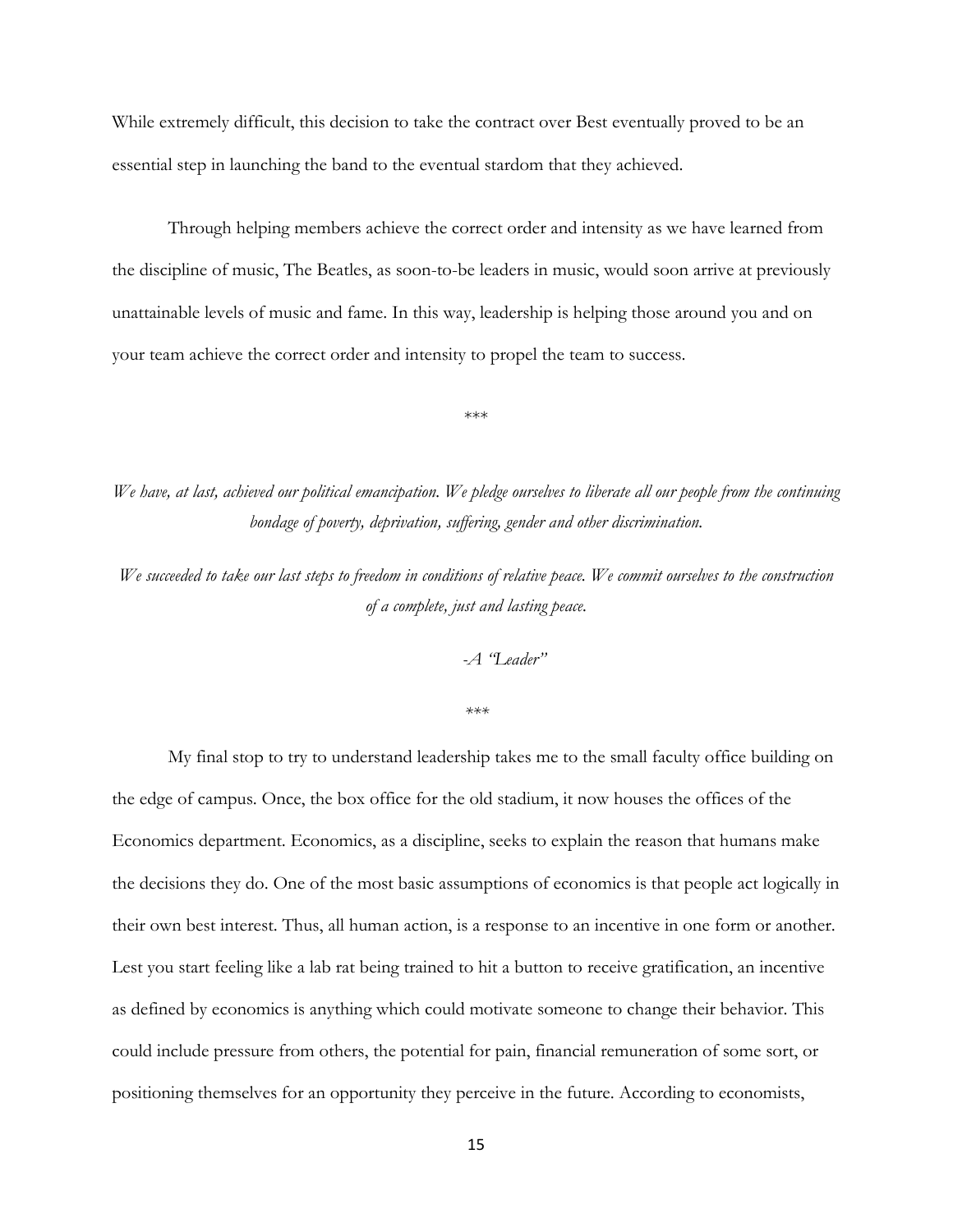humans will *always* move towards the strongest incentive or the greatest payout. With this in mind, I feel quite certain that the field *must* have something to say about leadership.

As we begin our conversation, after some formalities, I turn the conversation to my quest to understand leadership. I share some of the insights I have gained from other areas and I turn the discussion to economics and leadership. To my surprise however, the professor quickly dismisses the idea of leadership; after all, we are ALL just pieces of a model, cogs in a machine that continuously moves forward. No leaders, no followers, just different actors playing different roles, but all to the same end of furthering our own self-interest.<sup>[21](#page-17-0)</sup>

Perhaps seeing my concerned look, the professor stops for a moment and then explains that while all of this sounds very impersonal and off topic, there is actually a place where this all fits in. To see it however, we must examine one of a number of the models used by economists. We will use a common, simple model known as the prisoner's dilemma to show this. I will set the stage with a small story:

Two prisoners rob a bank together and are taken into custody by the police. Despite the fact that they are in custody, both prisoners know that the police do not have any evidence against them and must rely on one or both of their confessions to obtain a conviction. If both prisoners stick to their alibi, both will walk free, BUT they would have to split the loot from the bank 50/50. If prisoner A rats on prisoner B, A walks free keeping all the loot, while B rots in jail. This also works the opposite way, if B rats on A. If both prisoners rat on each other however, they both lose the loot, and both spend some time in jail, but will get

<span id="page-16-0"></span> $21$  With views like this, it's no wonder people refer to economics as "the dismal science".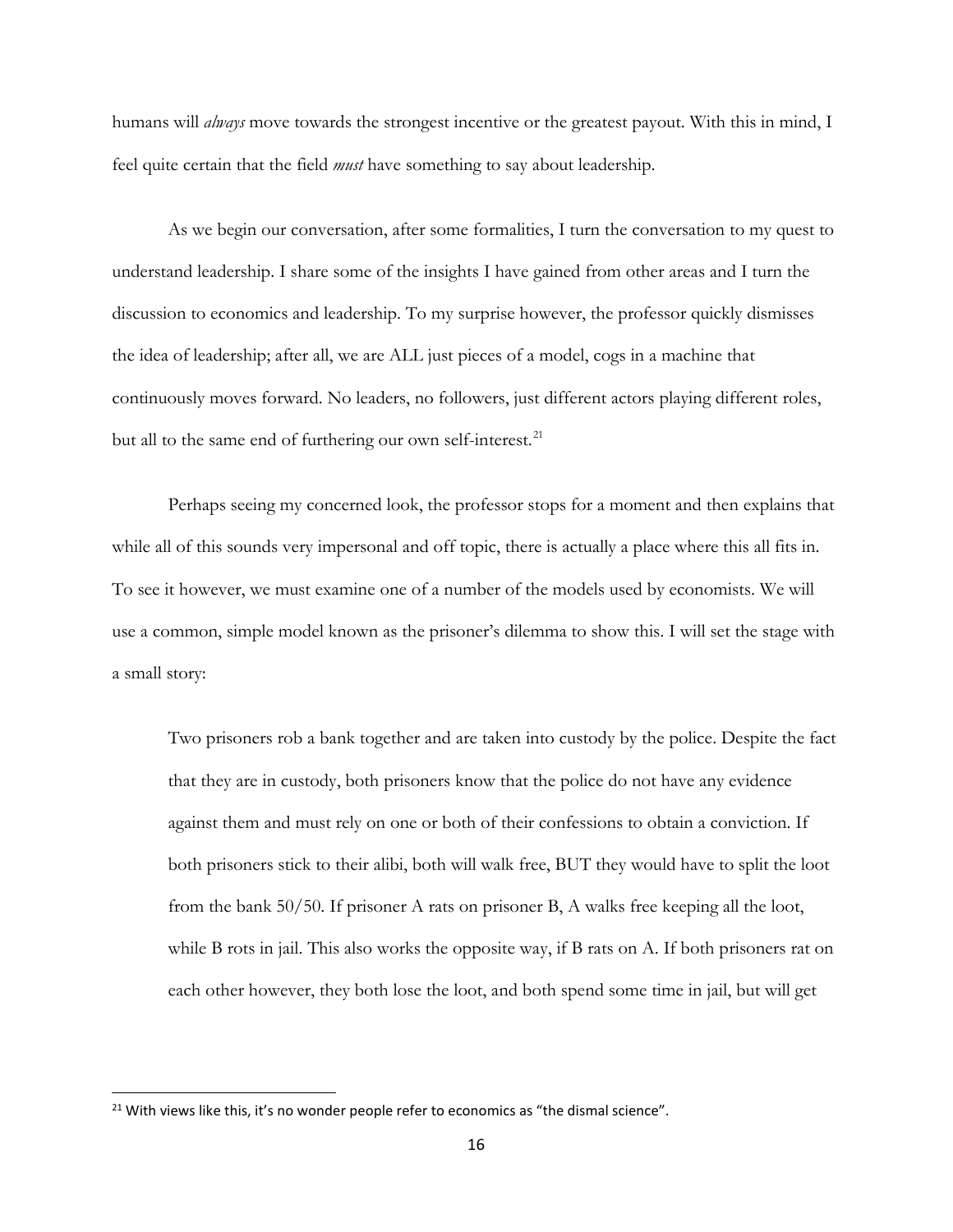reduced sentences for their cooperation. Economists would represent this situation with a 2 x 2 table that would look something similar to the one below.<sup>[22](#page-18-0)</sup>



As we can see from the diagram, both prisoners will be mutually best off if both decide to stick with their alibi and thus receive a payout of 20. Yet, we will almost NEVER see both prisoners stick to the alibi. Why? Because there is incentive to cheat. Looming in the back of their minds is the idea that if the partner does his job and sticks to their alibi, but he rats on his partner he will double his payout and thus earn a payout of 40. What inevitably happens is both prisoners end up ratting on

<span id="page-17-0"></span><sup>&</sup>lt;sup>22</sup> Dixit, Avinash, and Barry Nalebuff. "Prisoners' Dilemma." The Concise Encyclopedia of Economics. Library of Economics and Liberty, n.d. Web. 18 Apr. 2017.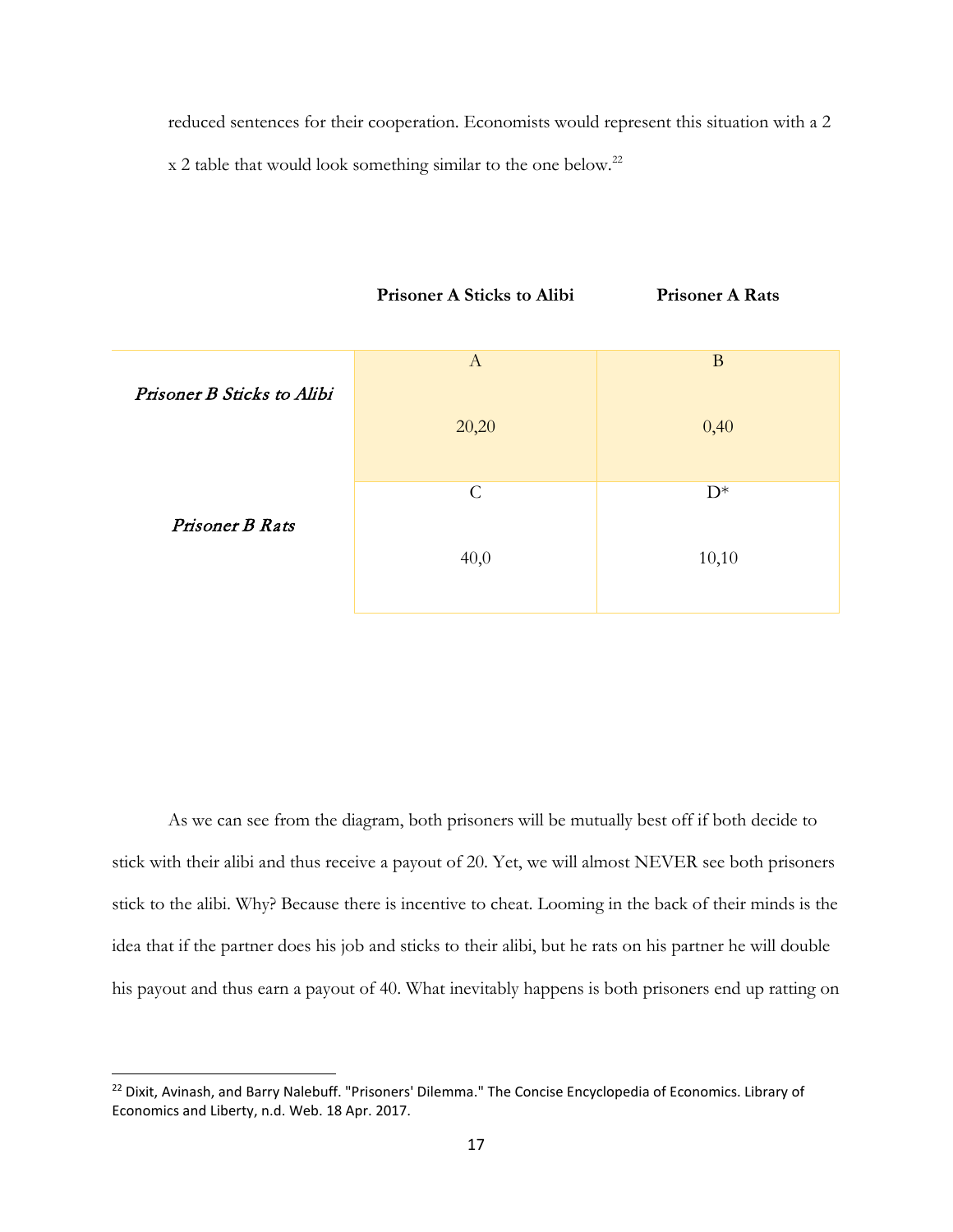the other and we settle in box D known as the Pareto Efficient Outcome to the game, or the position where neither party has an incentive to cheat. [23](#page-19-0)

In the context of a group setting, each of us is like the prisoners in the scenario. While we all may recognize that there is a more efficient outcome (Box A), we will all act according to our own personal agendas and all groups will, like the prisoners, end up settling in box D…that is unless someone intervenes.

As mentioned earlier, a leader's job is to get everyone to perform the correct task in the correct order despite their personal agendas. The way that the leader must do this is by offering or diminishing the pay outs to all members of the group such that rather than wanting to settle for the Pareto Efficient Solution, they can rise above their position, and achieve the solution to the game that is best for ALL players.

At the end of the day, the aforementioned idea can be summed up in this idea, that all actors in the model need to understand what economists call spillover effect. This is to say, we do not operate in a vacuum, our actions have effect and consequences on others not just ourselves. If each of us acted in a vacuum, we would all be able to work towards our own self-interest without the potential to harm one another, this would be leadership. In a world of interconnected systems as we observed in our study of physics however, all systems interact one with another and thus we must not only consider what is best for ourselves, but also what gives us the highest societal net benefit.

When both personal and societal benefit come into line, the decision is easy – we do it. It is in the precarious situation where those two ideals diverge however, where we find true leaders.

<span id="page-18-0"></span><sup>&</sup>lt;sup>23</sup> Staff, Investopedia. "Pareto Efficiency." Investopedia. Investopedia, 18 Mar. 2016. Web. 18 Apr. 2017.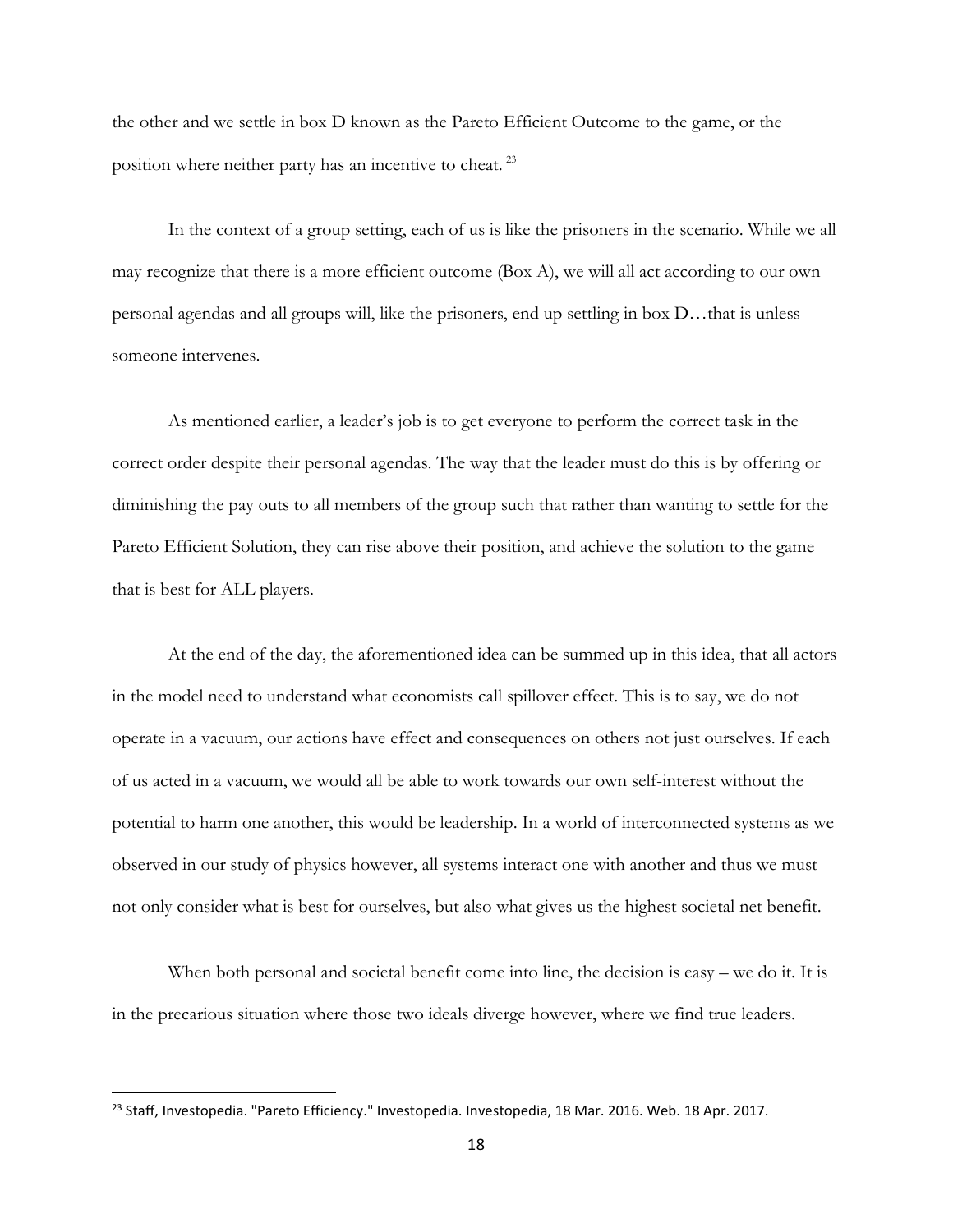Leaders are those who make tough decisions between self-interest and societal interest; those who fight between two options and come to a compromise that rectifies the two…or perhaps doesn't and yields their own self-interest in favor of the best interest of the masses.

An effective example of this principle comes from the leader quoted above, Nelson Mandela, first black president of South Africa, and one of the main leaders of the apartheid movement. The conflict between the African National Congress (ANC) and The South African Government resemble, in large part, a form of the prisoner's dilemma known in economics as the "red, blue" game. $^{24}$  $^{24}$  $^{24}$  Instead of dealing with testimonies for, or against each other, the red, blue game deals with the actions, and retaliatory responses of parties. While the situations are slightly different, the mechanics are largely the same with both parties settling in Area "D" of the above table through actions such as the massacre of hundreds of protestors against the forced teaching of Afrikaans in public schools, and the recruitment of 14,000 militants by the ANC willing to die to see the end of Apartheid.<sup>[25](#page-20-1)</sup>

It was only through the leadership of Nelson Mandela starting with his small concession to learn Afrikaans while in prison, that soon led to small amounts of reciprocation by the South African Government such as allowing prisoners (such as Mandela) to read the newspaper. These small affirmative acts soon began to grow with actions such as the release of Mandela from prison, and the beginning of formal negotiations that led eventually to the end of Apartheid.<sup>[26](#page-21-0)</sup> Through small payouts given on either side, both parties were able to move out of area "D" and into the far more beneficial area "A" which was then made permanent through the reforming of the South

<sup>&</sup>lt;sup>24</sup> Robb, Alice. "The Game Theory Behind Mandela's Negotiations to End Apartheid." New Republic. New Republic, 10 Dec. 2013. Web. 10 Apr. 2017.

 $25$  Ibid

<span id="page-19-0"></span> $26$  Ibid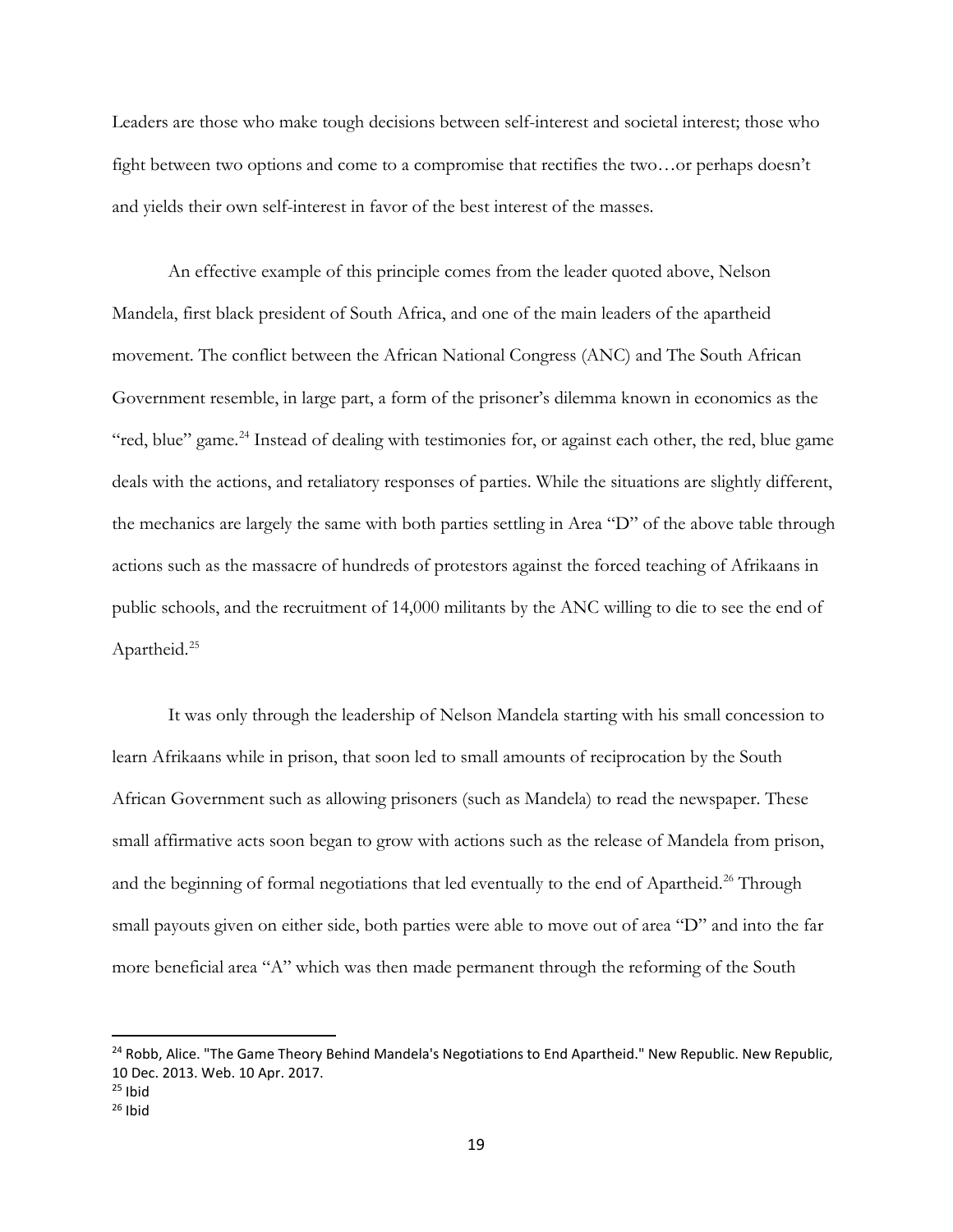African Government. In this way, leadership is the issuing of payouts such that parties arrive at a new, higher-level of performance rather than settling at the level of performance that results from them following their personal agendas.

*\*\*\**

*"[We] don't concede failure…we will never surrender. This crew is coming home…FAILURE IS NOT AN* 

*OPTION."*

*-A "Leader"*

*\*\*\**

As I have explored these various disciplines, I have found connections within each discipline to leadership. As I review each of the things I have learned from each discipline, and take a more holistic approach however, there is one common thread that I have observed within all of them, that in all instances the goal of leadership was to create something that was greater than the sum of its parts. In physics, mass and gravity create beautiful systems of atoms, planets, solar systems, and galaxies that move in harmony. In music, each individual over-tone combines to create notes which are used to create chords, harmonies, and symphonies that hold audiences' prisoner. In economics, the correct application of "payouts" by a leader allows groups to move from less efficient, through generally beneficial outcomes, and help them gravitate to the highest levels of efficiency and payout.

<span id="page-20-1"></span><span id="page-20-0"></span>In each instance, without a "leader" the "group" fails to reach its full potential. Systems turn into massive rocks and balls of gas hurdling through space in a cataclysmic fashion. Music dissolves into senseless noise, and groups settle for less than ideal outcomes. In each instance, the leader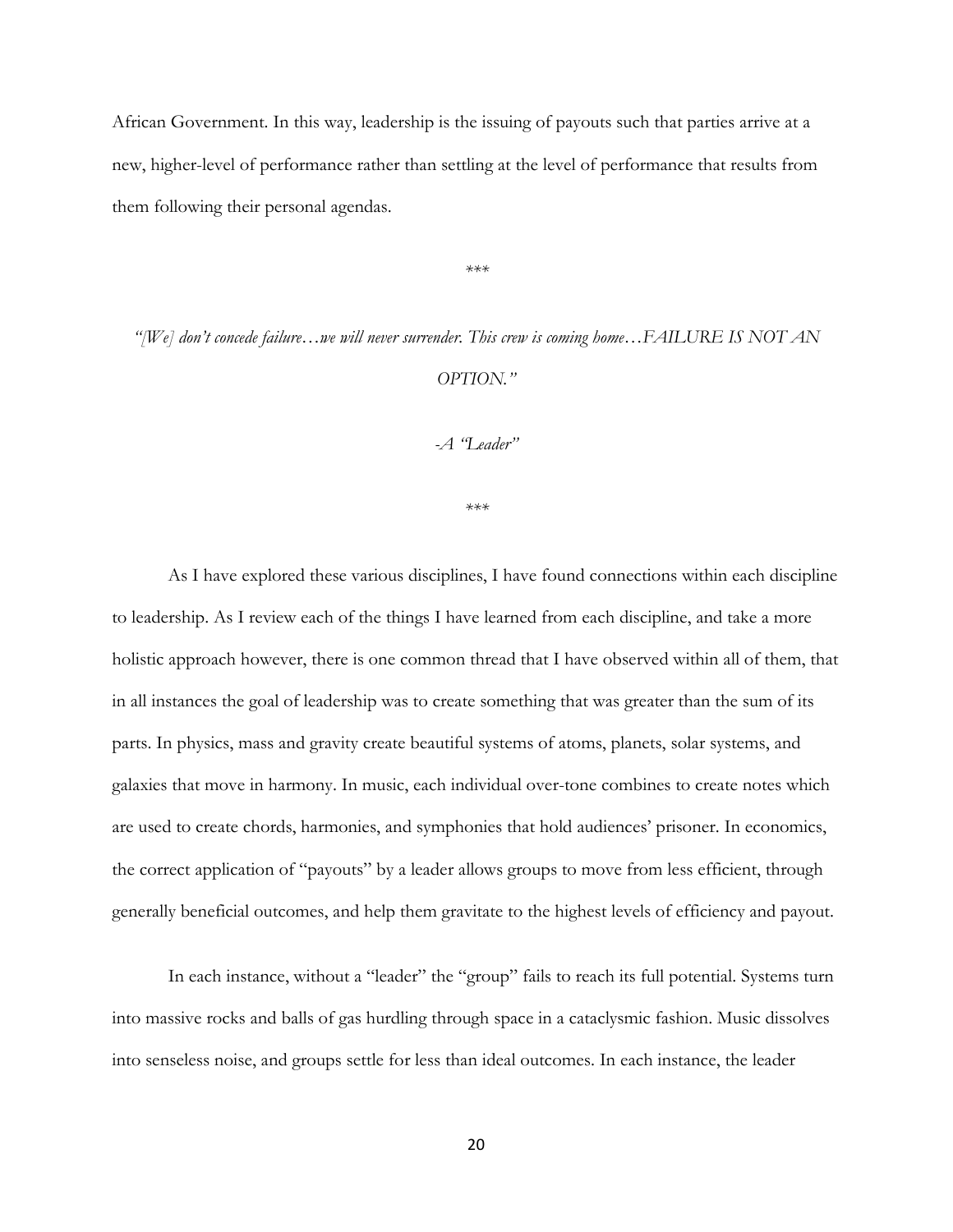through one means or another inspired or enabled their group to attain a higher level of performance than they were individually capable of attaining.

The same principle of synergy found in nature applies to the individuals in groups as well. Each person enters a group with their own agenda, their own goals, and their own motivations. At the end of the day, if each works according to their own vision and purposes, then at best they will all achieve them, and at worst they will interfere with each other and cause mutual failure. With the efforts of a good leader however, those members are pulled into orbit around the leader, they are given a power and order in which to work, and they are incentivized to do so; and together they are able to attain things that they never would have been able to on their own.

A good leader understands that the entirety of human knowledge and skill is scattered throughout the brains of this planet's seven billion inhabitants. Individually, each of us only has a small part of that knowledge, but when joined collectively, a leader can theoretically have "all knowledge" and "all skill." Furthermore, when those individual parts come together and start working in a unified fashion, connections are formed that were previously unknown, innovation happens, and discoveries are made.

Gene Krantz, flight director for the Apollo 13 mission and the leader cited above, is a textbook example of this final, and ultimate ideal of leadership. After a devastating explosion aboard the moon-bound spacecraft, under the direction of Krantz, the mission control team brought the team back from the brink of death against incredible odds.<sup>[27](#page-23-0)</sup> In reality, Krantz could not have done

<span id="page-21-0"></span><sup>&</sup>lt;sup>27</sup> Useem, Michael. "Eugene Krantz Returns Apollo 13 to Earth." The Leadership Moment: Nine True Stories of Triumph and Disaster and Their Lessons for Us All. New York: Three Rivers, 2000. N. pag. Print.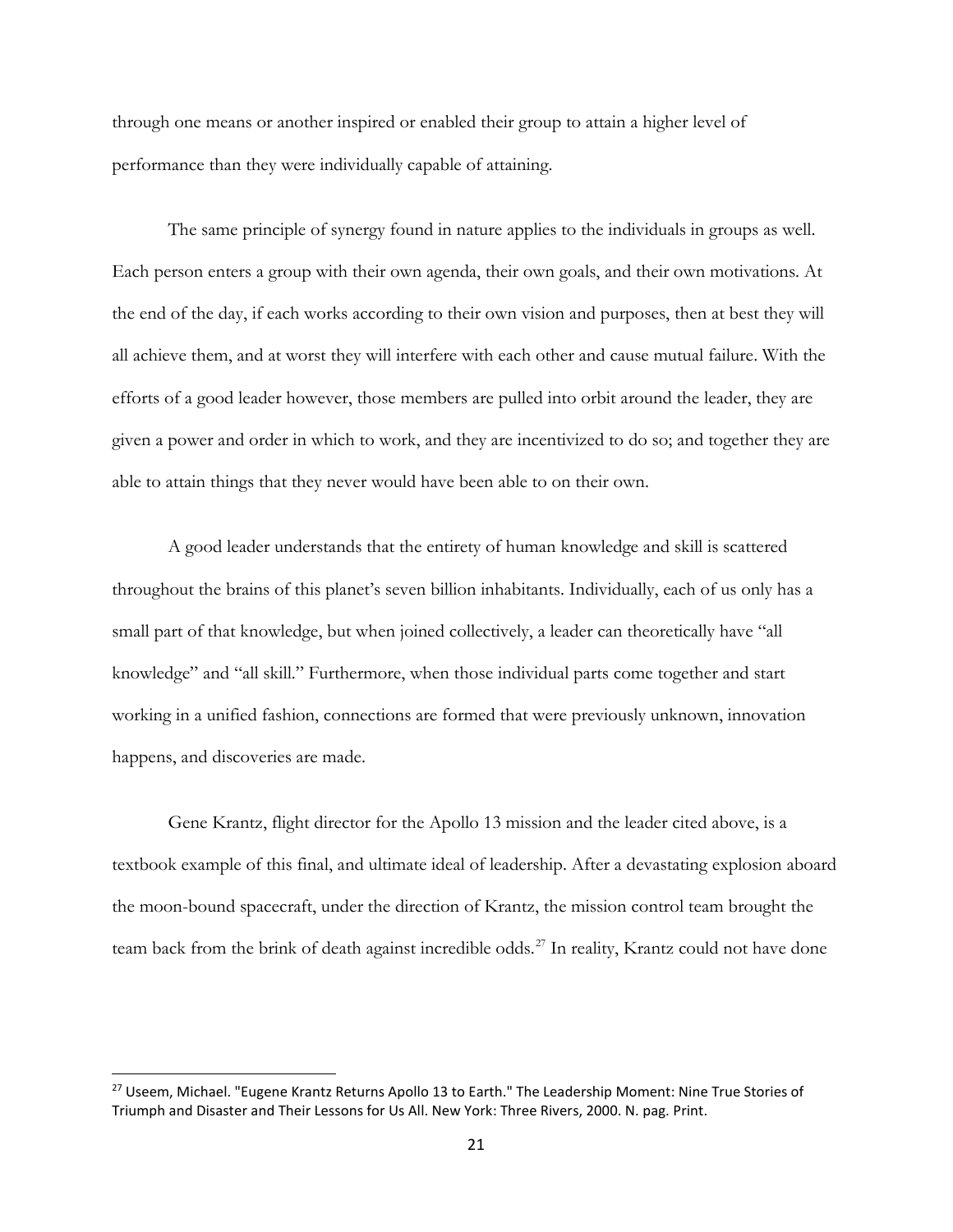it alone, rather it took 3 very large teams of specialists, men who had been tried and tested in every way possible, all under the direction of Krantz, to bring them home.

Their success and smooth operation as a team was no coincidence. Rather, it was due to various policies put into place when Krantz became flight director. While there were three independent teams, all teams were mirror images of each other (all of them had an engineer, a navigator, etc.), rather than give each person their own office per-tradition, he gave each position an office (i.e. all the navigators shared an office regardless of team) forcing cross-team collaboration and unity.<sup>[28](#page-23-1)</sup> Couple this with inter-team competitions and recreation, and Krantz successfully created a team of teams, that functioned seamlessly even in times of immense pressure and stress. Due to the strength of his teams, and their trust in his leadership, Krantz's teams performed well beyond their individual capabilities and accomplished something everyone, besides Krantz and his team, thought was impossible. In this way, leadership is the successful orchestration of individuals to create things that have never been created, attain goals that have never been attained, and overcome barriers for ourselves and others that were previously thought to impassable, thus elevating ourselves, our teams and humanity to a level which was previously impossible for us to reach.

*\*\*\**

I am twenty-two. I am sitting at a conference room table in a high-backed leather chair. There is a teleconference set in the middle of the table, I look around and see my two trusted advisors looking back at me. On the phone in front of us are forty-nine similar teams, one for each state. While I am the *only* Chairman responsible for the state of Utah, I must work with the other forty-nine teams to execute a strategy that will make our political candidate one of the most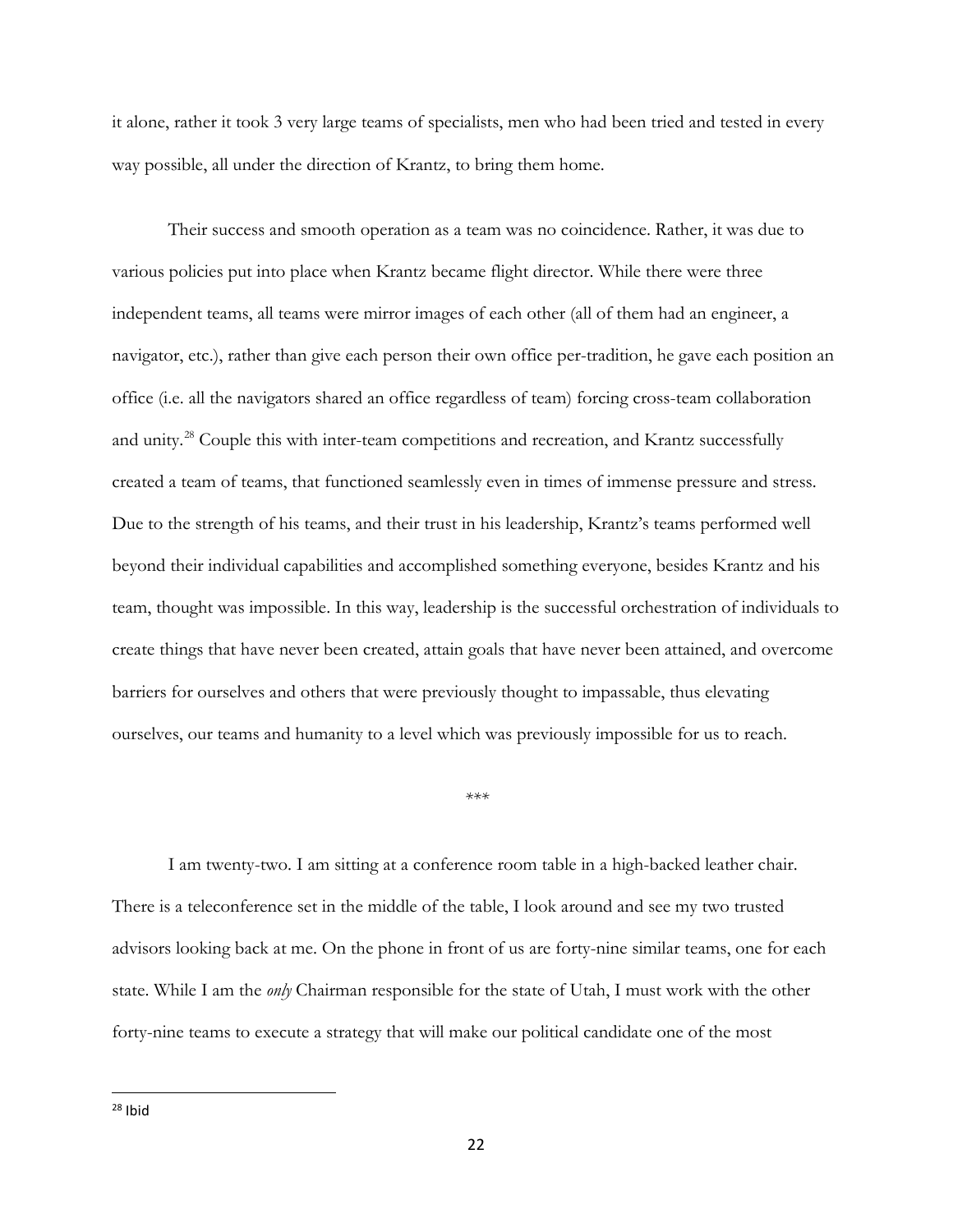powerful men in the world. I feel insignificant. We are talking about the budget, the statistics, and the results, real money, real people, real impact. Most of my counterparts on the phone have twice the experience I do, yet they look to me since I am the chair responsible for the campaign in a state that has been a bastion for our party since its founding. I must pull them into orbit around me, I must give them order and intensity to bring them into harmony, I must analyze and understand the entire situation, offering payouts such that personal agendas are left behind and we move towards a higher ground. Most of all however, I must inspire them to work together to achieve something more than they are individually capable of. I must forge new paths not only for me, but my children and their children. The future is now, we are changing the course of history.

<span id="page-23-1"></span><span id="page-23-0"></span>I "lead."